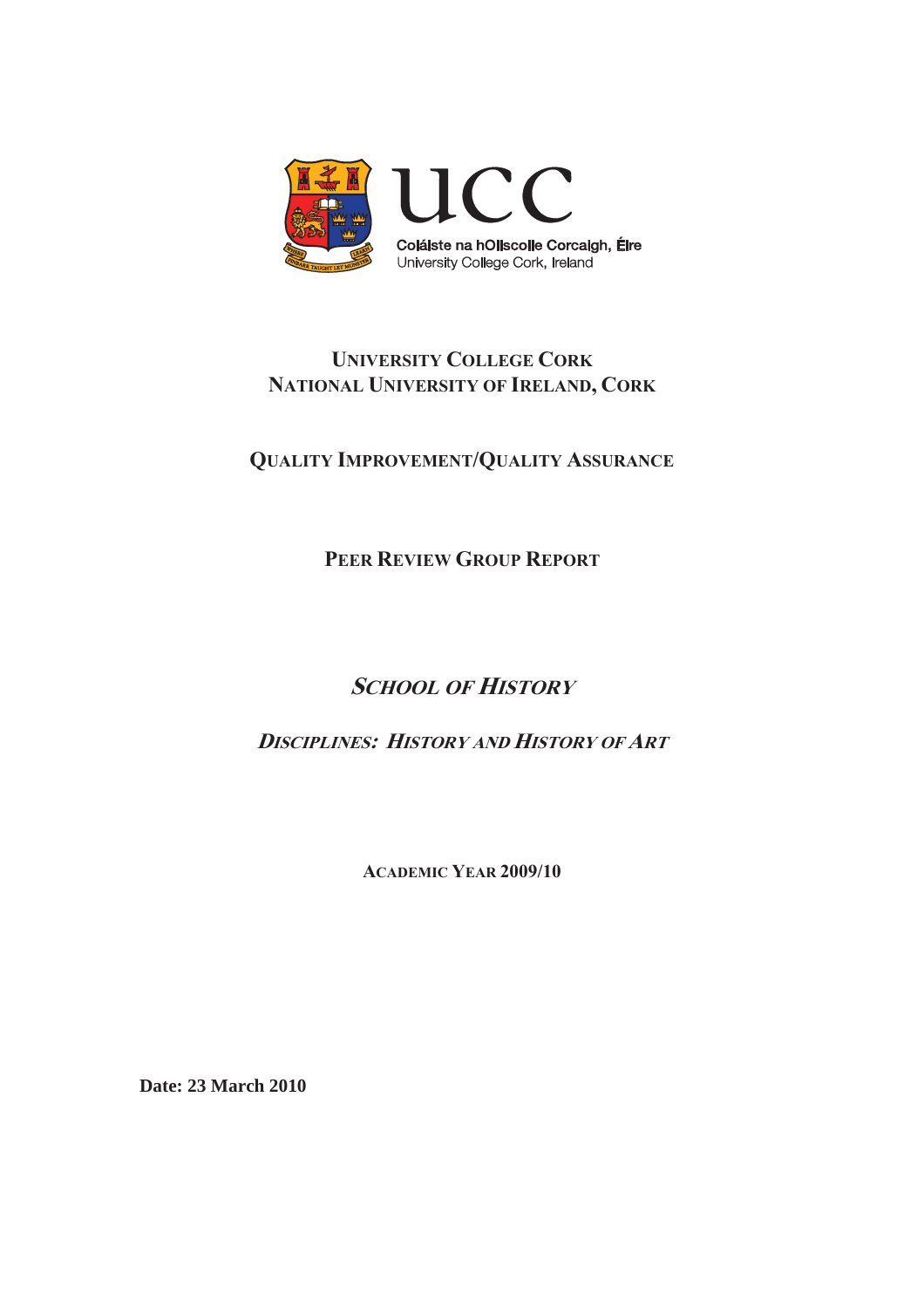#### **ABBREVIATIONS**

CAO: Central Admissions Office ESG: European Standards & Guidelines for Quality Assurance in Higher Education H: History HA: History of Art INIHS: Irish National Institute for Historical Research PAL: Peer Assisted Learning PMDS: Performance Management & Development System PRG: Peer Review Group QPU: Quality Promotion Unit SAR: Self-Assessment Report SWOT: Strengths, Weaknesses, Opportunities and Threats VP: Vice-President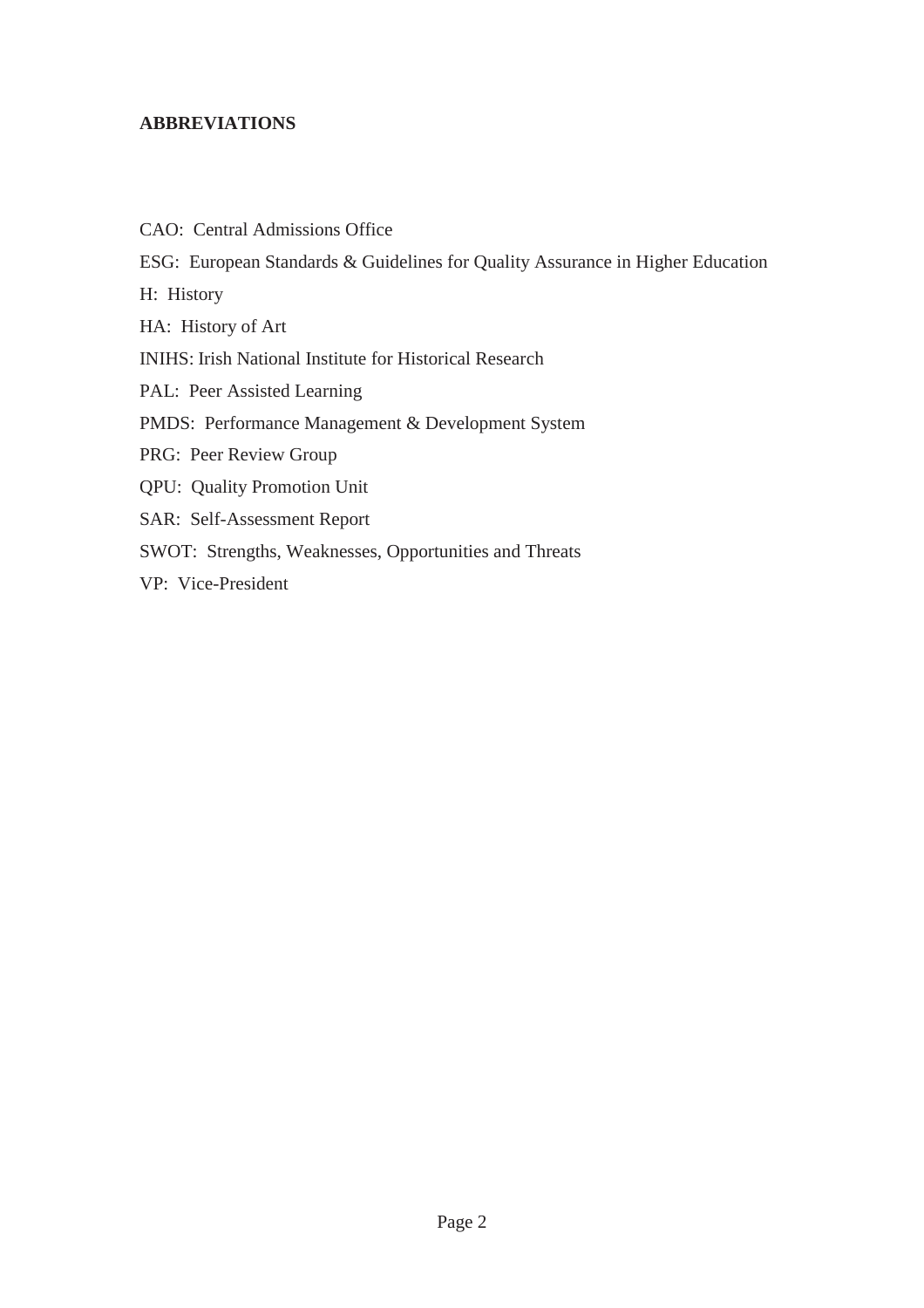## **PEER REVIEW GROUP (PRG) MEMBERS**

| <b>Name</b>                      | <b>Position/Discipline</b>              | <b>Institution</b>        |
|----------------------------------|-----------------------------------------|---------------------------|
| Professor John Groeger           | Head of School of Applied<br>Psychology | University College Cork   |
| Dr. Anne Mills                   | <b>Admissions Officer</b>               | University College Cork   |
| Professor Gearóid Ó<br>Tuathaigh | Department of History                   | NUI, Galway               |
| <b>Professor Robert Savage</b>   | Professor of Irish Studies              | Boston College, USA       |
| Professor Paul Smith             | Department of the<br>History of Art     | University of Warwick, UK |

#### **TIMETABLE OF THE SITE VISIT**

The timetable is attached as Appendix A.

The timetable was deemed suitable and appropriate for the task of the PRG.

The site visit was well organised and covered all aspects required by the reviewers to enable them to complete the review successfully.

#### **PEER REVIEW**

#### **Methodology**

The review panel elected Professor Robert Savage as Chair of the PRG. All members of the PRG contributed to the drafting and finalisation of the report.

The PRG divided into two groups, as indicated on timetable, for some of the sessions in order to enable the panel to meet with a wider range of student groups and staff. The PRG worked as a team throughout and shared experiences from the individual sessions each evening and following the meetings. Each issue was considered both from the perspective of the individual disciplines and of the School as a whole.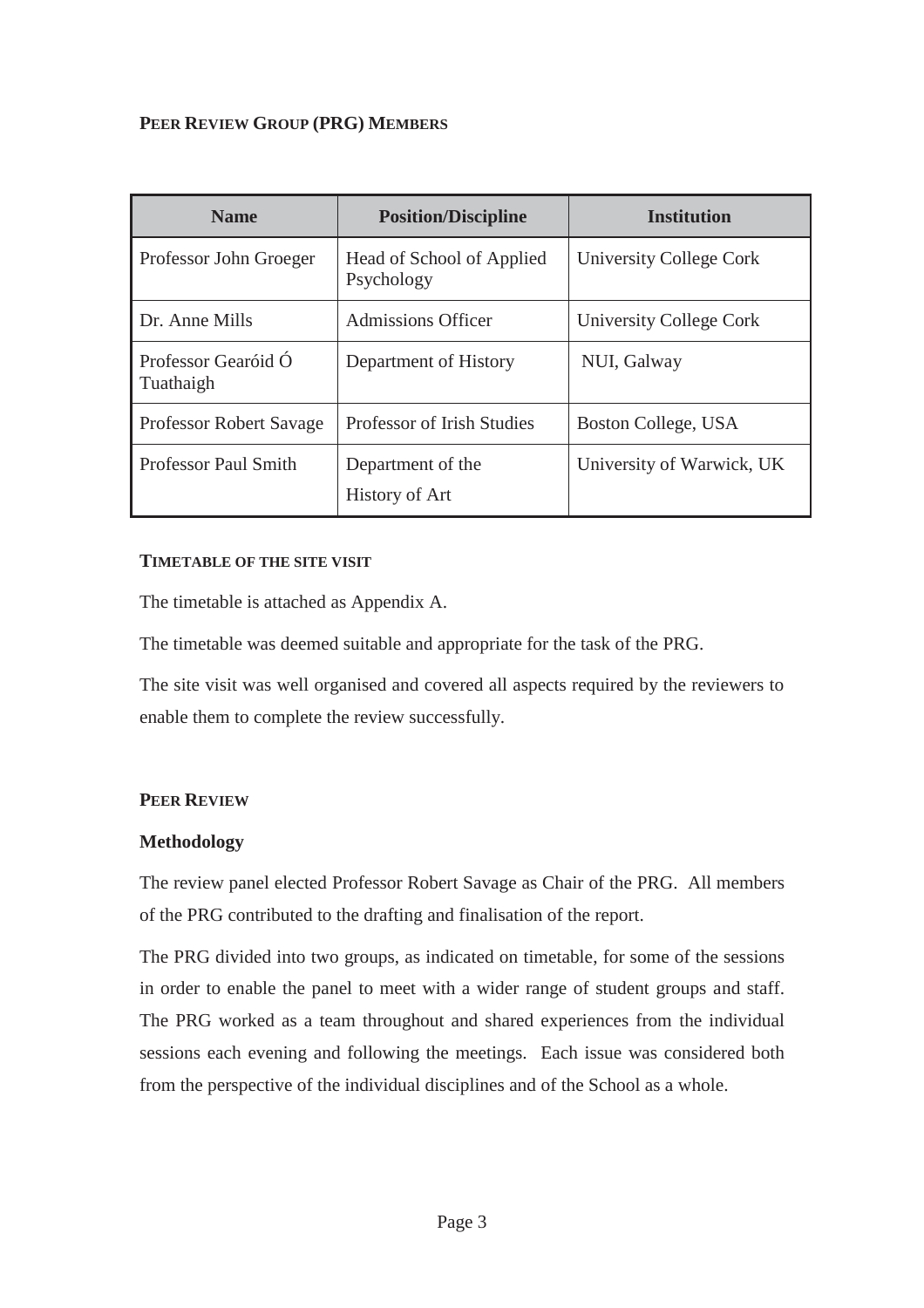#### **Site Visit**

During the visit, PRG requested further documentation regarding finance, library, etc. This was provided in a timely and helpful manner. Those scheduled to meet the PRG attended promptly and their comments were very helpful to the PRG. The PRG acknowledged the Quality Promotion Unit (QPU) for its support, remarking on the clarity and comprehensiveness of the documentation provided (including national and university guidelines and policy documents), the advice and direction provided, and the exemplary courtesy and consideration shown to the PRG by the staff of the Unit.

Because of on-going industrial action, PRG did not have the opportunity to meet with representatives of the administrative staff within the School and thus this report was prepared without input from this cohort of staff. The discussions would have been enhanced by such engagement.

#### **Peer Review Group Report**

All members of the PRG contributed to the drafting of the report, its findings and the recommendations for improvement. The report was drafted initially on site during the evenings and the afternoon of the second day, and was finalised using email communications in the weeks following the review. All members of the PRG agreed the final report.

#### **OVERALL ANALYSIS**

#### **Preface**

It is necessary at the outset to address a structural issue that informs the content and presentation of this report. Under the new school structures of the University the School of History incorporates the academic disciplines of History and History of Art. In practice both disciplines have continued to operate largely as discrete units. Both disciplines compiled their own Self-Assessment Report (SAR), and staff spoke largely of their own circumstances, those of their discipline, and made recommendations specific to their discipline. Moreover the circumstances of both disciplines currently are, in many areas, different from each another. Accordingly, while issues and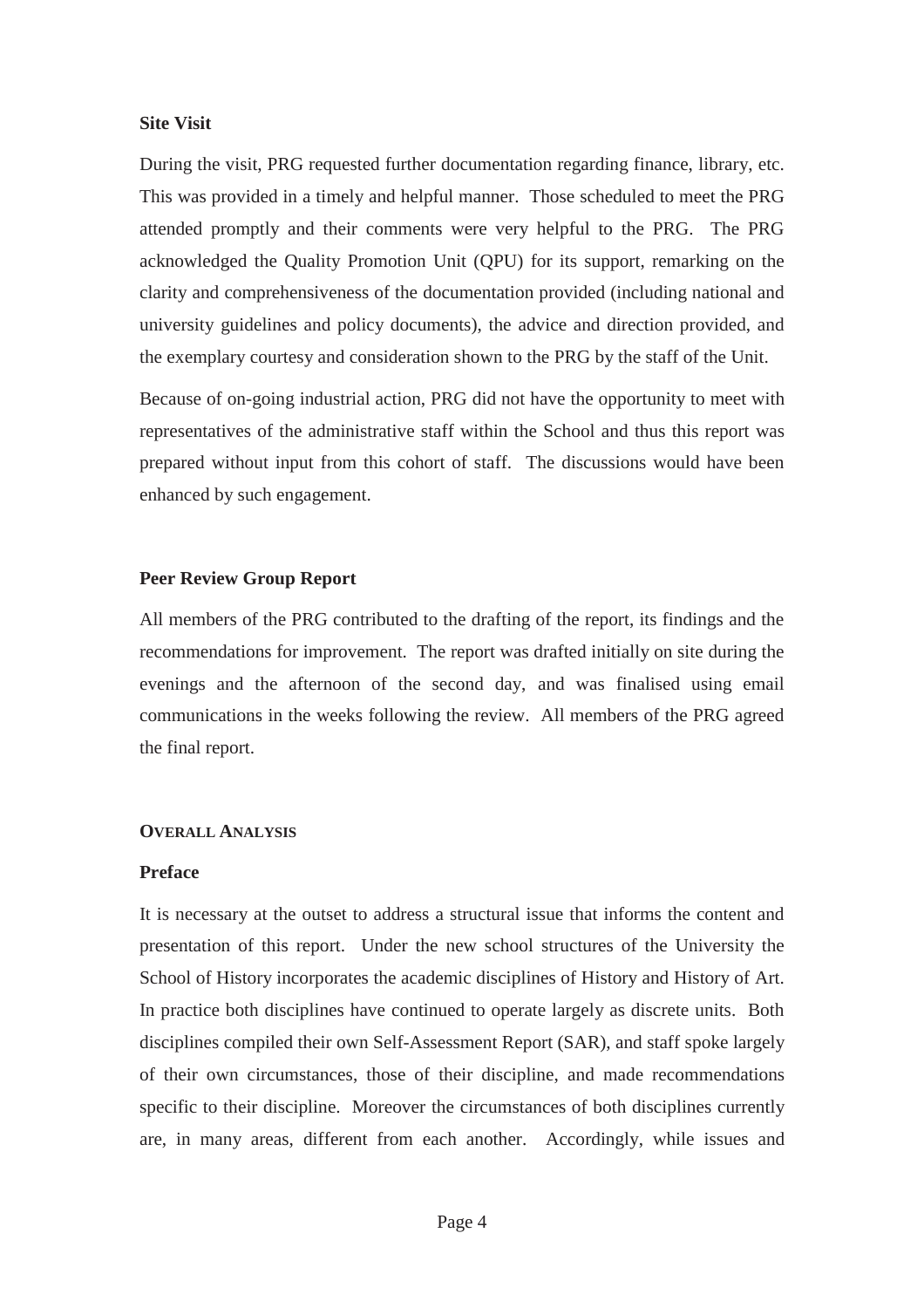concerns common to both disciplines are addressed, this report will necessarily reflect the duality of the current position.

The review took place in a time of transition. The difficult economic environment has imposed constraints (e.g. resulting in freezing of promotions and appointment and restrictions on sabbatical leave) that have been felt across the university, including the School under review. The 'schoolification' process within the University is still underway, and structural changes necessary to establish the School are still at an early stage. The University Strategic Plan informed the reviewers and guided the discussions. The recently-completed University-wide Research Quality Review informed the analysis and research plan of the School. Since the last review the School has seen the retirement of a cohort of senior academics of professorial rank with international reputations and strong research records, and another such retirement is imminent. Their departure presents challenges to the School, notably the challenge of renewal and of determining new directions and priorities, consistent with the objective of maintaining and enhancing the high academic standing of the School in the coming years.

#### **Self-Assessment Report (SAR)**

The SAR presented by the Discipline of History was comprehensive in its analysis, data and recommendations and was well presented. It was consistent with the other data provided to the group and by meetings with key office holders and the wider stakeholder population. It conformed to the guidelines and requirements of UCC.

The PRG recognises that, because of the particular circumstances under which the Discipline of History of Art is operating, it did not find it possible to present a SAR that fully met all the requirements.

The PRG noted that UCC has a Strategic Plan. The SAR reports would have been enhanced if the Disciplines had made more systematic and sustained reference to the College and University strategic plans. It was also noted that there was sometimes a lack of consistency in statistical references to the measures employed, e.g. student full time equivalents, staff student ratios, etc. These, however, did not impair the review process.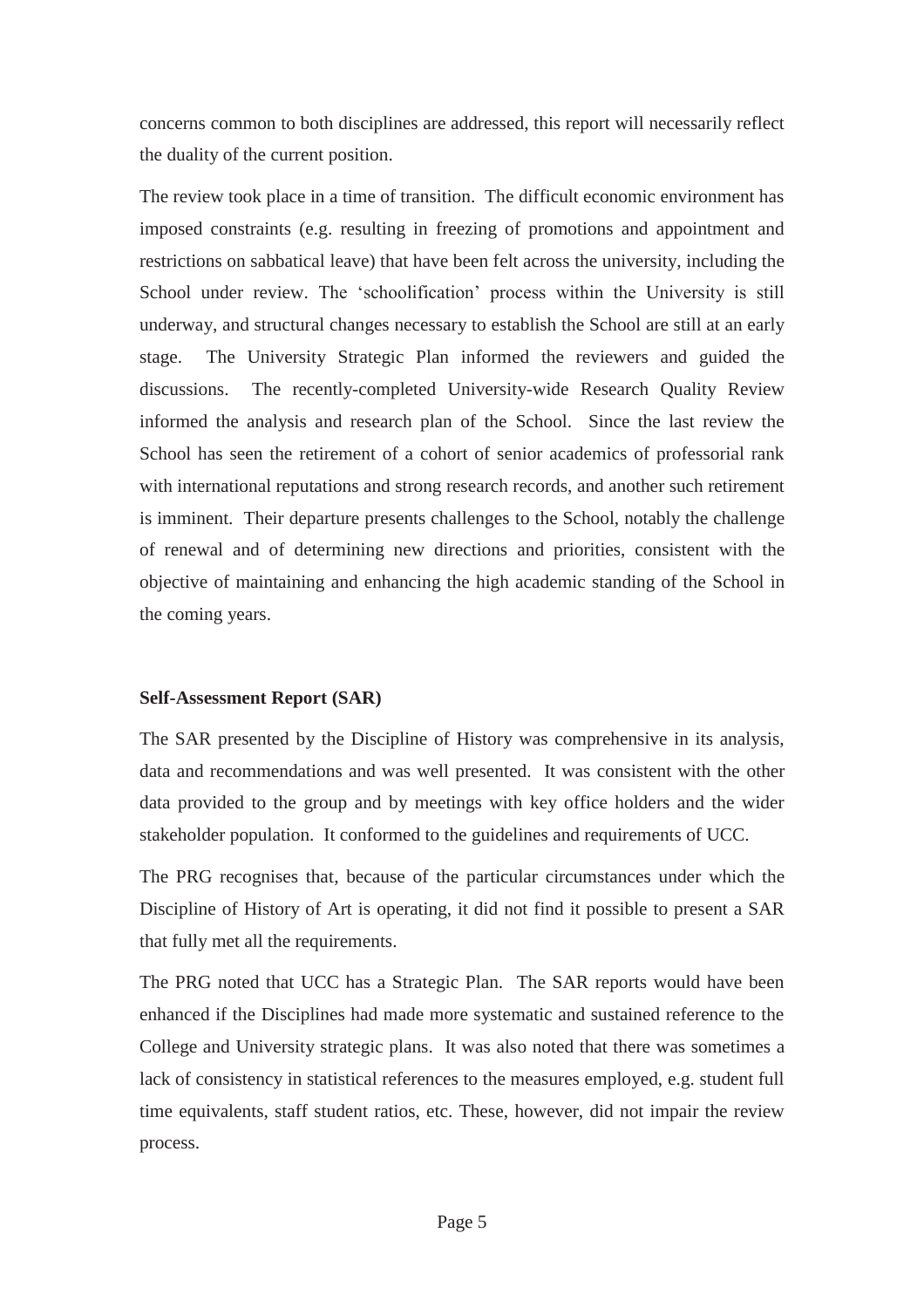#### **SWOT Analysis**

#### **Discipline of History**

The SWOT analysis presented in the SAR seemed sensible and pertinent. It provided a clear description of the process that was carried out – this was inclusive and conducted on a collegial basis. The SWOT analysis sought to address wider contextual and relevant issues to the Discipline.

The PRG unequivocally endorsed the following:

#### *Strengths*

- 1. The School of History is a well-functioning teaching and research unit which attracts increasingly large student numbers, including some outstanding students.
- 2. The research output of staff in the School is wide-ranging in both content and form, and is delivered to a high standard of professional competence and innovation.
- 3. Research projects in the School have been particularly successful, even prolific, in the development of digital humanities, resulting in a very high level of online publication.
- 4. The School has particular strengths in Medieval and Early Modern History, Irish Social and Economic History, International History, and Cultural and Religious History.
- 5. The School has very strong connections with local history associations and journals, including local media outlets, resulting in an exceptionally strong degree of outreach into the wider community.
- 6. The School's highly effective administrative staff is one of its main assets, both as an interface with students and as the key to the efficient functioning of the entire academic unit.
- 7. The School offers a varied undergraduate teaching programme in both content and form, with a strong commitment to small-group teaching and research-led teaching through seminar and option courses.
- 8. History students consistently describe academic and administrative staff as approachable and helpful, and the student retention figures in second and third year are exceptionally high in comparison to other subjects.
- 9. Postgraduate and postdoctoral research and training within the School is flourishing and continues to result in a large number of graduates whose publications and conference presentations are both frequent and of very high quality.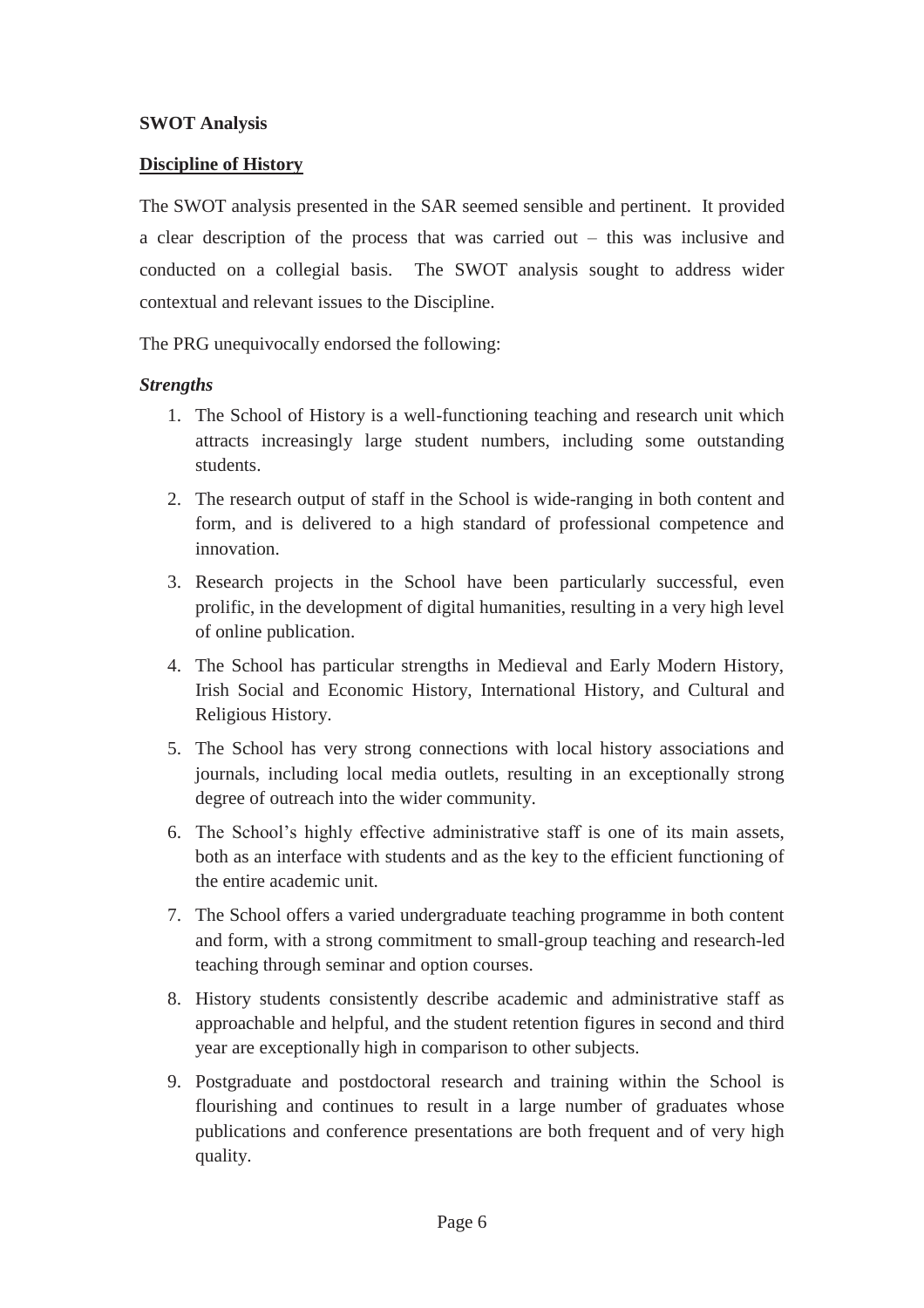## *Weaknesses*

- 1. The growing administrative burden imposed upon staff, together with a substantial increase in student numbers and higher expectations regarding research output, make it imperative to re-engineer work-flows within the School through the adoption of a fair and effective workloads model.
- 2. The School needs to conduct a review of its undergraduate teaching programme and continue the process of reforming its postgraduate teaching structures.
- 3. The exceptionally strong local and national research output of School staff has tended to lead to a smaller proportion of research outputs appearing in international peer-reviewed publications.
- 4. There is concern about the School's ability to maintain its highly successful research projects in the current economic climate. Given the recent loss of revenue and budget surpluses, it was felt that the School needed to augment independent income streams from private and international funding sources.
- 5. School members are eager to build closer links through collaborative teaching and research with other sections of CACSSS and outside the university.
- 6. A review of the international range of undergraduate course content was felt to be desirable given the School's traditional emphasis on Irish History in its research and teaching.

# *Opportunities*

- 1. The School of History is a highly successful academic unit which is well placed to take a leading role in the development of academic life in UCC despite the current turbulent environment.
- 2. The Discipline of History is well placed to build on and take advantage of the demonstrably high visibility of History in Ireland and clear public interest in the discipline.
- 3. The recent appointment of several new Professors and Heads in cognate Schools and Disciplines, offers an opportunity for History to develop productive new relationships with other academic units in the college.
- 4. 'Schoolification', while containing some threats, offers the opportunity to reassess links with other disciplines, particularly Classics.
- 5. International political developments such as the enlargement of the EU, greater links with China, and extensive connections with the United States offer the opportunity for further innovative curriculum development.
- 6. The use of digital technologies in pedagogy, research, and publication greatly expands the scope and range of our interaction with students, scholars, and the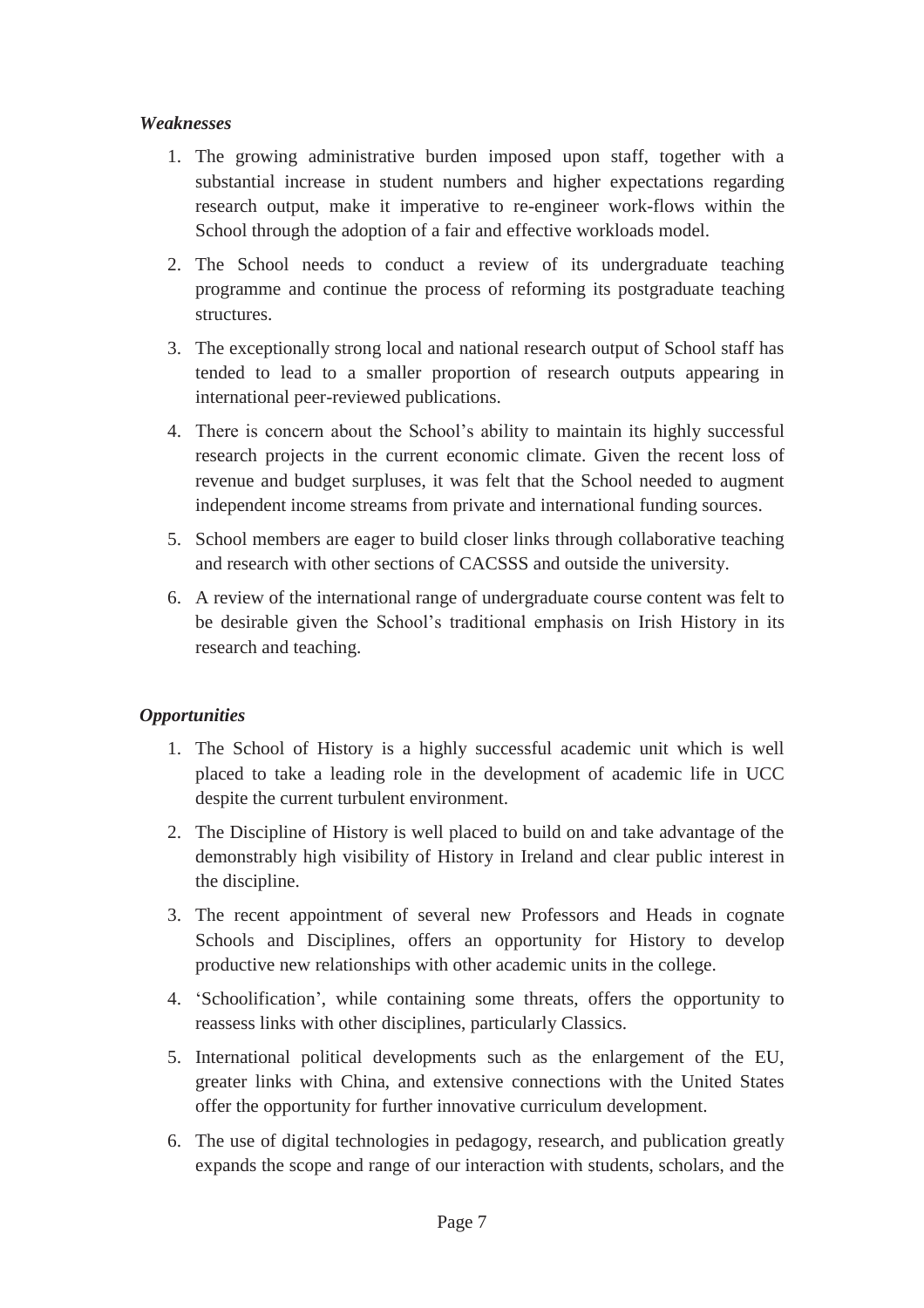wider community, and creates new opportunities for research and collaboration.

7. National commitments to the "smart economy" and to the development of fourth level education are an opportunity for History to expand its postgraduate programmes.

# *Threats*

- 1. The economic climate in Ireland and the wider world, and the particular financial difficulties facing UCC, present the single greatest threat to the School of History, presenting a serious limiting factor upon all ambitions with regard to staffing, research resources, and teaching.
- 2. Policy commitments to development of the 'smart economy' and fourth-level Ireland have been undermined by the economic crisis.
- 3. The lack of prioritisation of humanities at governmental and university level presents the threat of disproportionate rationalisation and retrenchment in the coming years.
- 4. Loss of sabbatical leave, freezing of promotions, unregulated workloads, and reduced resource availability (e.g. in the library) threaten to have serious negative implications for morale and productive capacity, particularly with regard to research.

# **Discipline of History of Art**

The summary presentation in the section on the SWOT analysis of the Discipline of History of Art did not detail the methodology employed nor did it provide clear information on how it was formulated.

The PRG considered that the summary of the SWOT analysis, as presented, lacked a clear strategic perspective.

The PRG particularly noted the following

# *Strengths*

- 1. A small, new and relatively young teaching team allows for a high level of flexibility and responsiveness.
- 2. A small teaching team requires all staff to become involved in all areas of the curriculum.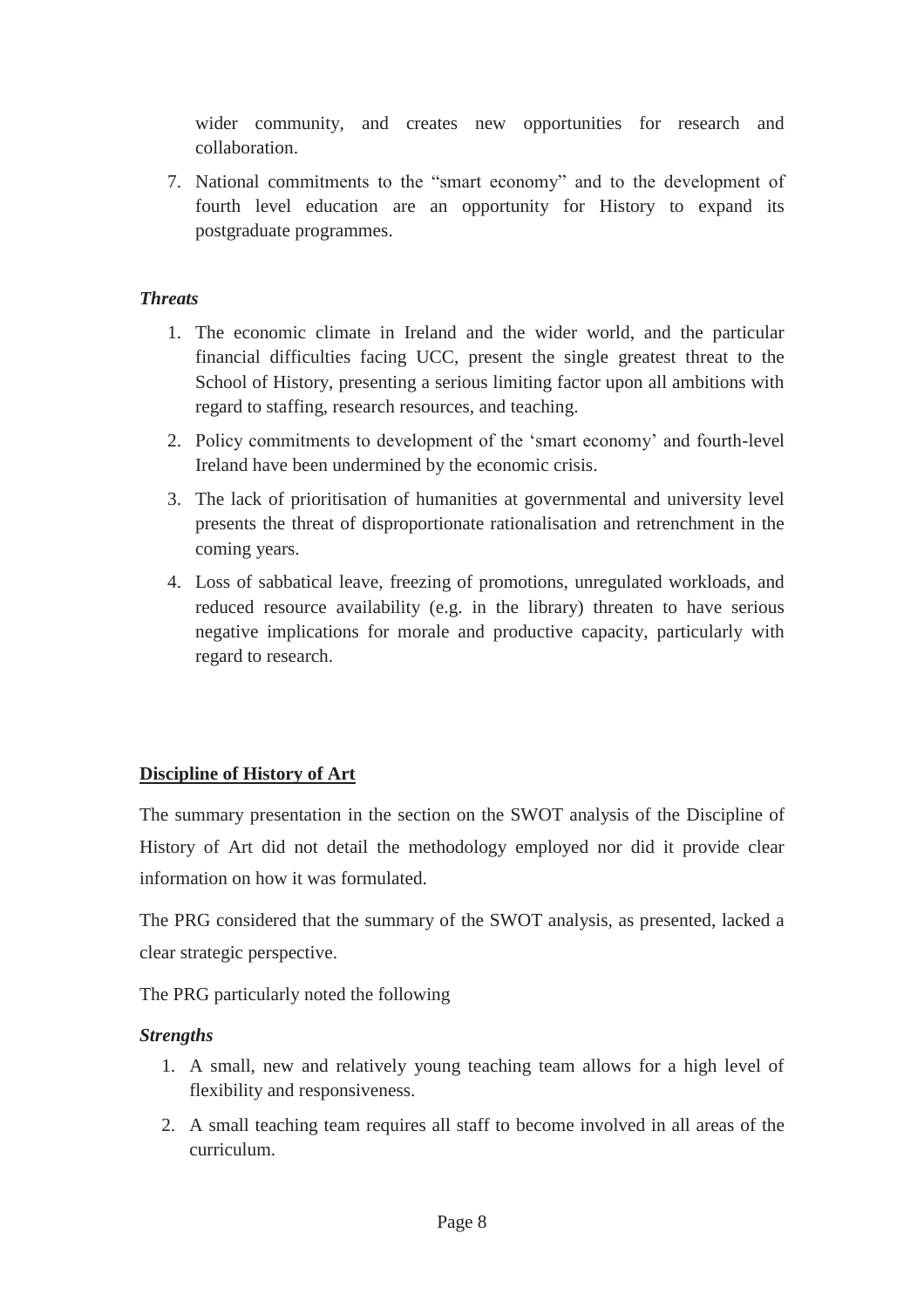- 3. A stable cohort group of under graduate students and a growing number of postgraduate students.
- 4. The close working relations between staff and students maintained through personal contact is viewed by both staff and students as a valuable asset to student learning.

## *Weaknesses*

- 1. A small teaching team makes more difficult the delegation of workloads.
- 2. Additional pressure is placed on the teaching team when one member of staff takes sabbatical leave.
- 3. The available space for History of Art at 3 Perrott Avenue limits the possible development of the Discipline, particularly with regard to designated working space for postgraduate students.
- 4. Throughput of research-based postgraduate students is too low to secure any research quantum contribution.

# *Opportunities*

- 1. The opportunity to develop a broader range of post graduate provision, building on the existing focus on Modern and Contemporary Art History and practice through a second taught MA focusing on earlier periods of Art History.
- 2. The Lewis Glucksman Art Gallery both as a potential source of employment and also as a teaching and learning opportunity.
- 3. The opportunity to establish closer links with the Crawford College of Art and Design with regard to sharing the issue of learning resources such as the library, and elements of teaching and learning such as the shared use of a visiting speakers.
- 4. To capitalize on funding opportunities in the digital humanities by facilitating transferable web literacy skills at undergraduate and postgraduate levels with the purpose of enhancing employment opportunities for History of Art graduates.

# *Threats*

1. Budgetary limitations represent a constraint on the efficient and effective operation of the discipline. This is felt both through constraints placed on teaching, such as the reduction of the tutorial programme and the curtailing of a visiting speaker series, and has in addition jeopardized plans for conferences and other scholarly activities. Such constraints have also resulted in cuts in the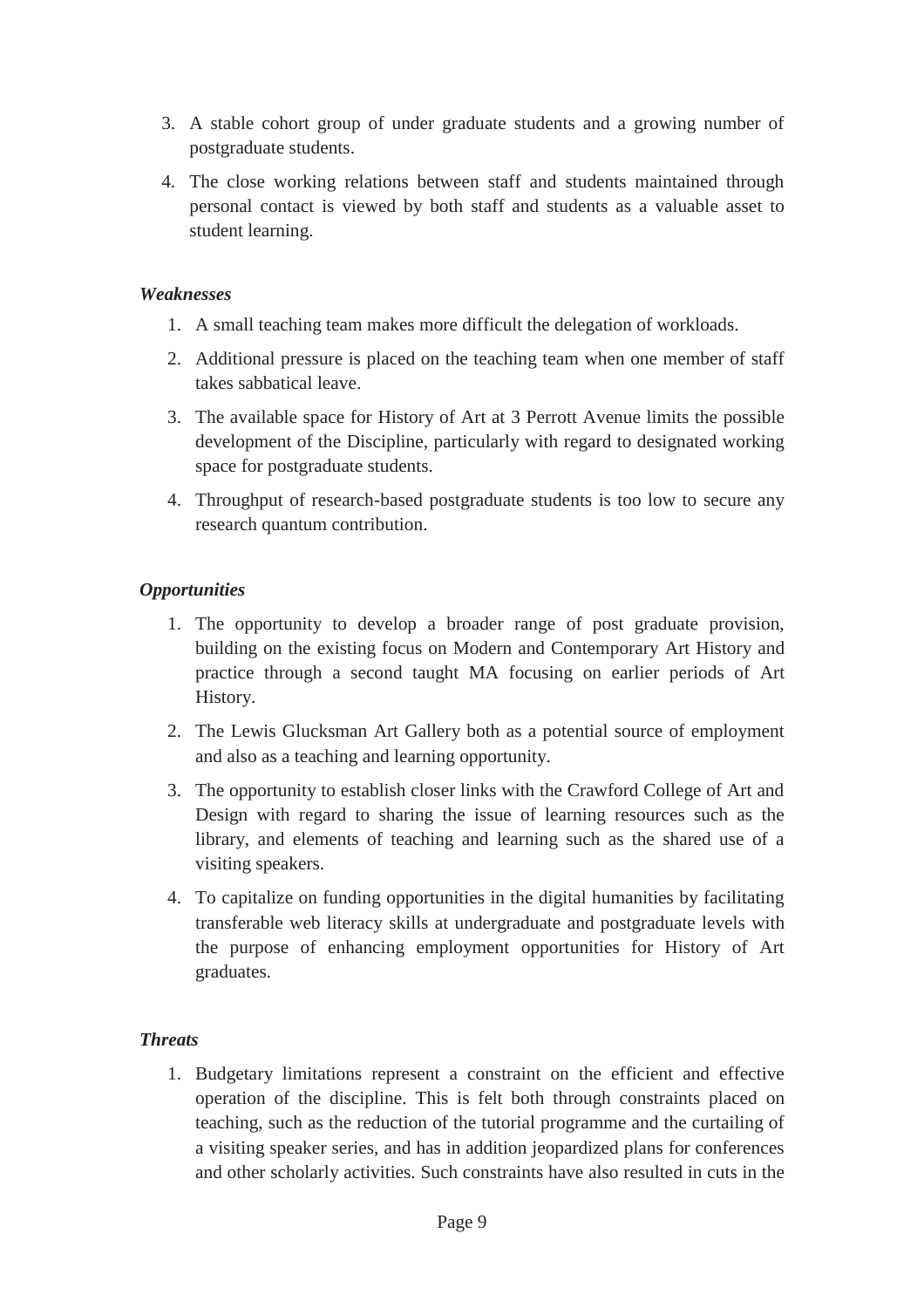part-time teaching budget that have resulted in the loss of provision in some important areas of the discipline and therefore a narrowing of the overall curriculum and consequent opportunities for student learning.

- 2. Government policy regarding funding and the issue of students paying fees may impact on future enrolment.
- 3. University restructuring may impact on the autonomy of the Department.
- 4. The small size of 3 Perrott Avenue does place some constraints on operating efficiency; ideally the building would contain office space for academic staff and administrative support plus one suitable teaching space, at present this is not the case.
- 5. Such constraints have been further exacerbated by the loss this year of the Discipline's Post Doctoral fellow and the expertise and commitment to the teaching programme brought to the department by this member of the academic team.
- 6. Budgetary constraints also make the further development of activities such as Summer Schools more difficult due to the lack of funding available for the development and advertising of such programmes.
- 7. Such constraints also represent a threat to the discipline's policy of organizing study trips in Ireland and aboard, as a means to counter the institutions geographical distance from major artistic centres.

# **Benchmarking**

The PRG noted that the Discipline of History submitted a very helpful and constructive benchmarking statement, based on comparisons with the Universities of Aberdeen, Nottingham and Swansea. PRG was impressed by the scale of *External Research Income Generation*, but noted that the income for Swansea was understated by some 50%. It was further noted that the inclusion of another Irish University would be desirable in a future benchmarking exercise. The PRG had the opportunity of interrogating various aspects of the comparisons undertaken, and the conclusions reached, in this benchmarking exercise.

The Discipline of History of Art did not undertake a benchmarking exercise. The PRG felt that History of Art should undertake such an exercise as soon as possible in order to help inform the future development of the Discipline.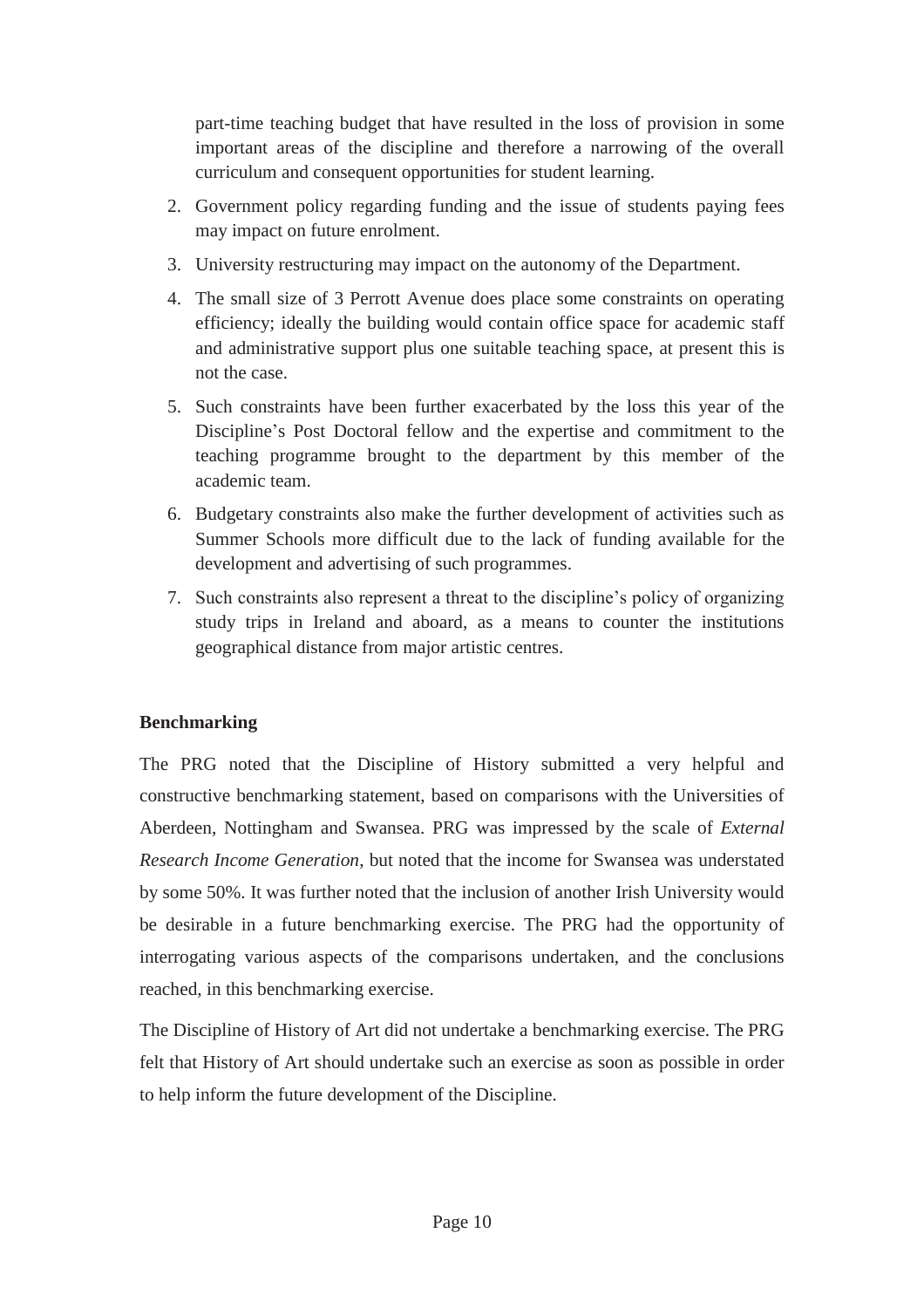#### **FINDINGS OF THE PEER REVIEW GROUP**

The PRG noted that no SAR was presented by the School. Two disciplinary reports were presented, one on each Discipline. Accordingly the comments below reflect the two individual SARs presented.

## **Discipline of History**

## **Details**

The PRG noted that History is a relatively large Discipline (formerly referred to as a Department) reflecting its status as a flagship academic discipline in humanities in UCC. The range of expertise of its staff is reflected in the range of its programmes and course offerings. It has a very large population of undergraduates. In addition to those taking History as a degree discipline, History is also one of the principal pillars for the degree in Politics and for the interdisciplinary degree in European Studies. It has a large menu of taught postgraduate Masters programmes, with a total of 68 students enrolled in the current session, and has a strong cohort of research postgraduate (31 PhD and 9 MPhil in 2009/10), many of whom are funded by IRCHSS.

In its considerations the PRG paid particular attention to the fact that the holder of the last established chair of History is due to retire imminently and, accordingly, the professorial level of appointments in History is strikingly out of line with its size, reputation, current academic strength and with comparable Departments of History in Ireland and internationally.

The attention of the PRG was drawn to the gender imbalance in staff, in particular in the category of permanent academic staff.

The PRG noted that the dispersed nature of the accommodation housing the staff and activities of History allowed little surplus capacity and little opportunity for provision of interaction spaces for staff and students, including postgraduates. This has the effect, *inter alia,* of militating against group cohesion.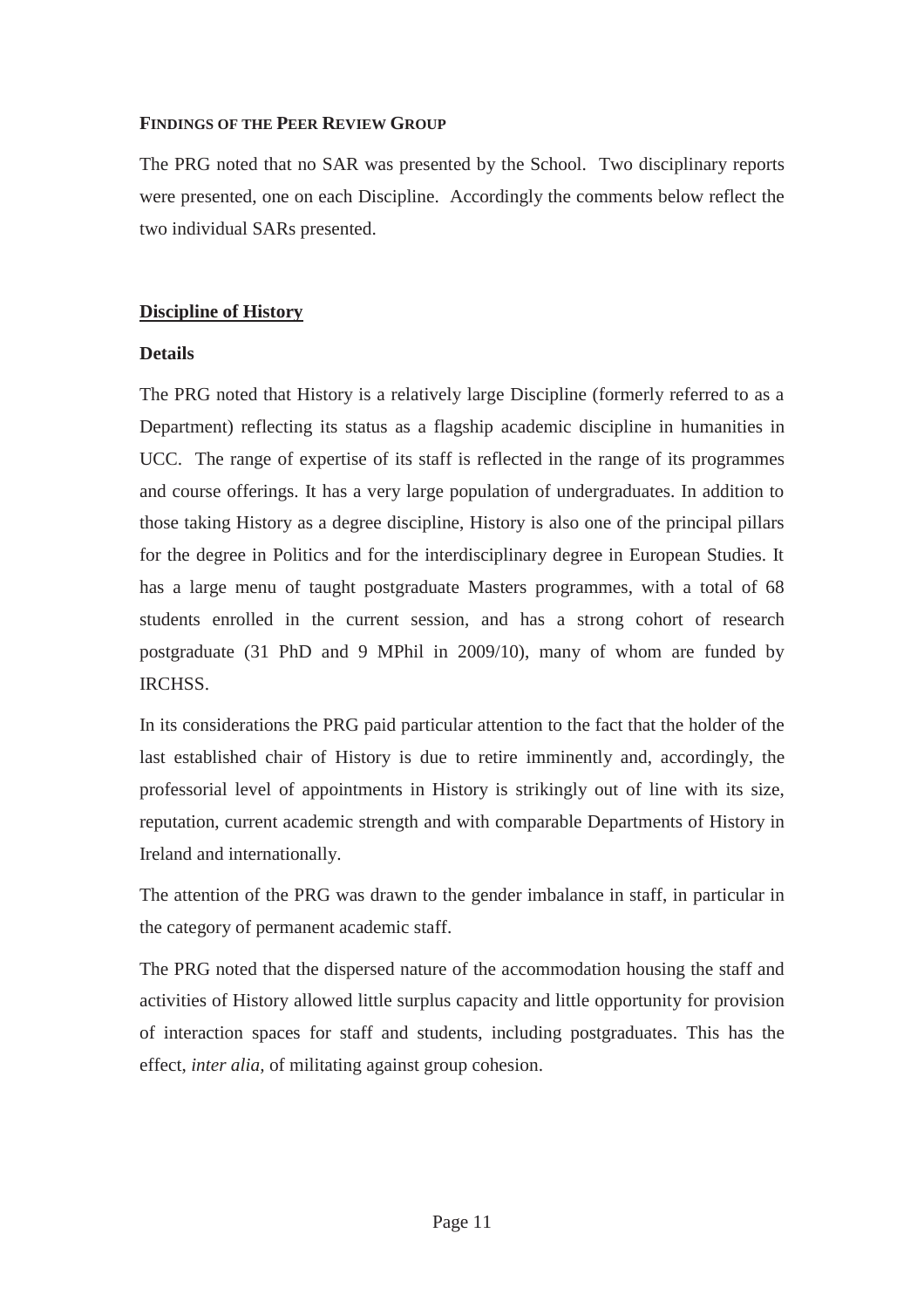#### **Discipline Organisation & Planning**

The PRG recognises that the staff is very positive in outlook and forward looking. Following on recommendations made in the report on the quality review of the Department of History conducted in 2005, a committee structure broadly along the lines recommended was introduced. Recent changes and proposed developments represent further refinement of the functions and composition and representative character of these committees, reflecting the changing circumstances and the staff experience to date of this evolving departmental management structure. The PRG recognises that the staff is positive and strongly committed to this ongoing development. The PRG found strong endorsement among staff of these changes. The effective functioning and composition of these committees should be kept under review, and the frequency and value of these committees may need further consideration.

The PRG noted that the difficulties encountered to date at arriving at an acceptable workloads model relate to a wider issue of academic workloads under active consideration at College and University levels. The proposal that History, by means of a working group, should seek to devise an agreed workload model for its own staff is not unreasonable, though clearly this exercise should be attentive and contribute to the wider consideration of this issue within the College.

#### **Teaching & Learning**

The PRG was pleased to note that the Discipline is highly commended by undergraduate and postgraduate students both in terms of content and delivery of programmes, and the approachability and availability of staff. The documentary information (e.g. annual Handbook) provided by the Discipline to its students is helpful, while the special booklet on *Writing Skills for Students* (compiled for the History discipline) is especially useful*.* It was clear, from meetings with external stakeholders, that this enthusiasm for History, and affection for the staff, is sustained many years after a graduate leaves UCC and represents considerable capital of good will for the Discipline and the University.

The need to ensure that sensible use be made of constantly evolving technology in teaching and learning was emphasised by staff and students alike, not least in the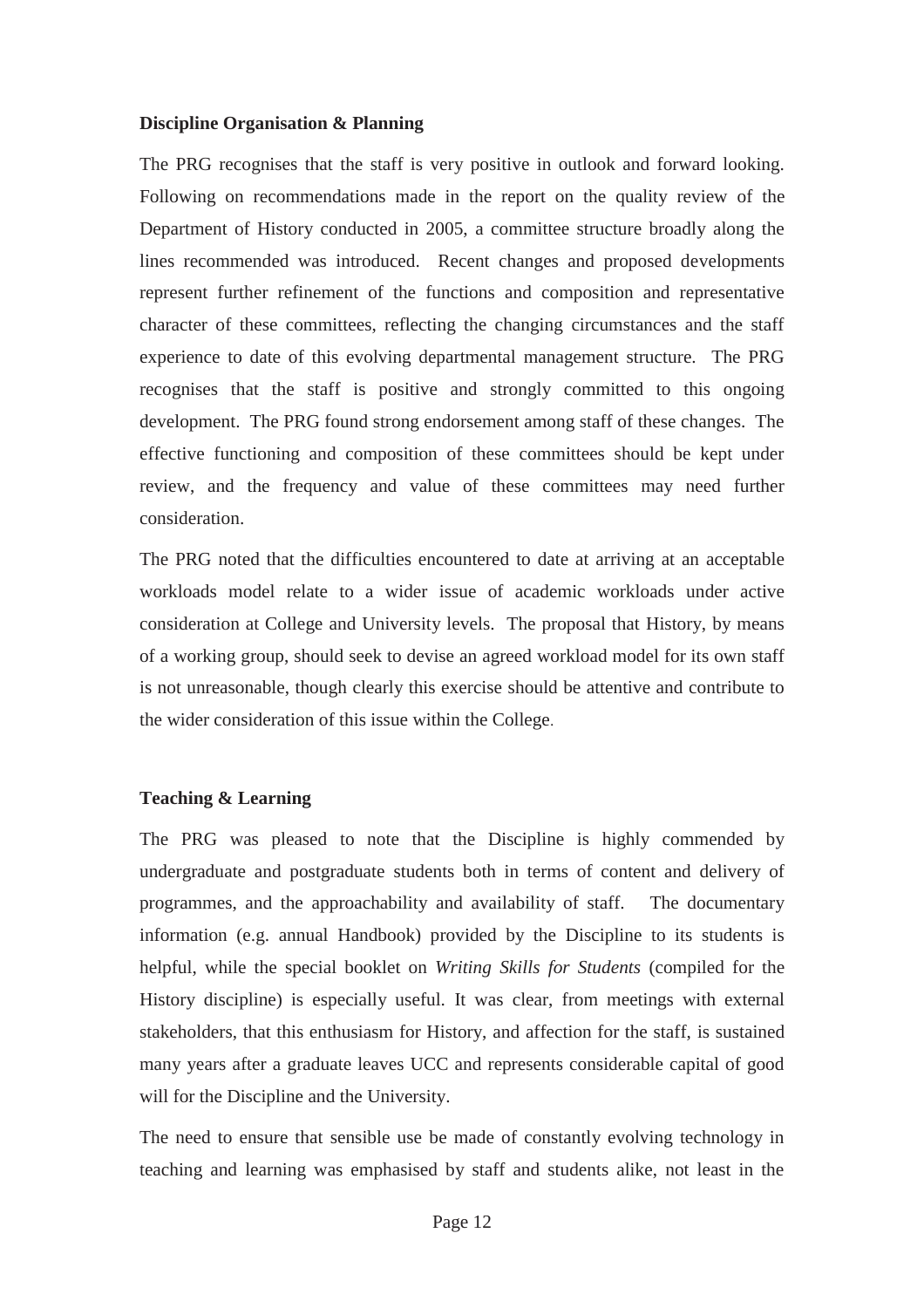context of striving to achieve optimum flexibility (in scheduling and locations) in delivery modes.

#### **Research & Scholarly Activity**

In terms of research publications and their record of attracting external research funding, History is a strong and successful academic discipline with a high reputation nationally and in certain areas internationally. Its SAR identifies strategic intentions in terms of its research orientation and support for the further development of the research agenda of all staff. The review of the programmes of external funding that sustain several clusters of research activity requires urgent attention. The PRG noted that the Discipline has commenced this review as a matter of urgency.

#### **Staff Development**

The PRG acknowledges the difficulties for staff development arising from current curtailment of promotions and sabbaticals, and endorses the recommendations in the SAR with regard to this. In particular, the PRG recognises the dearth of professorial appointments in History and endorses the observations of the History SAR in relation thereto.

The PRG wishes to emphasise the importance of a fully functioning academic leave scheme as being critical to sustained research excellence in the Humanities. Specific recommendations in respect of staff development are included below.

## **External Relations**

Membership of national and international committees is strong. Representation in key sections of media is also strong. There is considerable individual activity by staff in local and regional context of 'public history' and general civic enlightenment. Moreover, History offers a part-time MA in Local History, an important contribution to the professionalism of the practice of local history. It is important that this particular aspect of the Discipline's performance be recognised both within and outside the university. As part of the overall review of strategy the Discipline should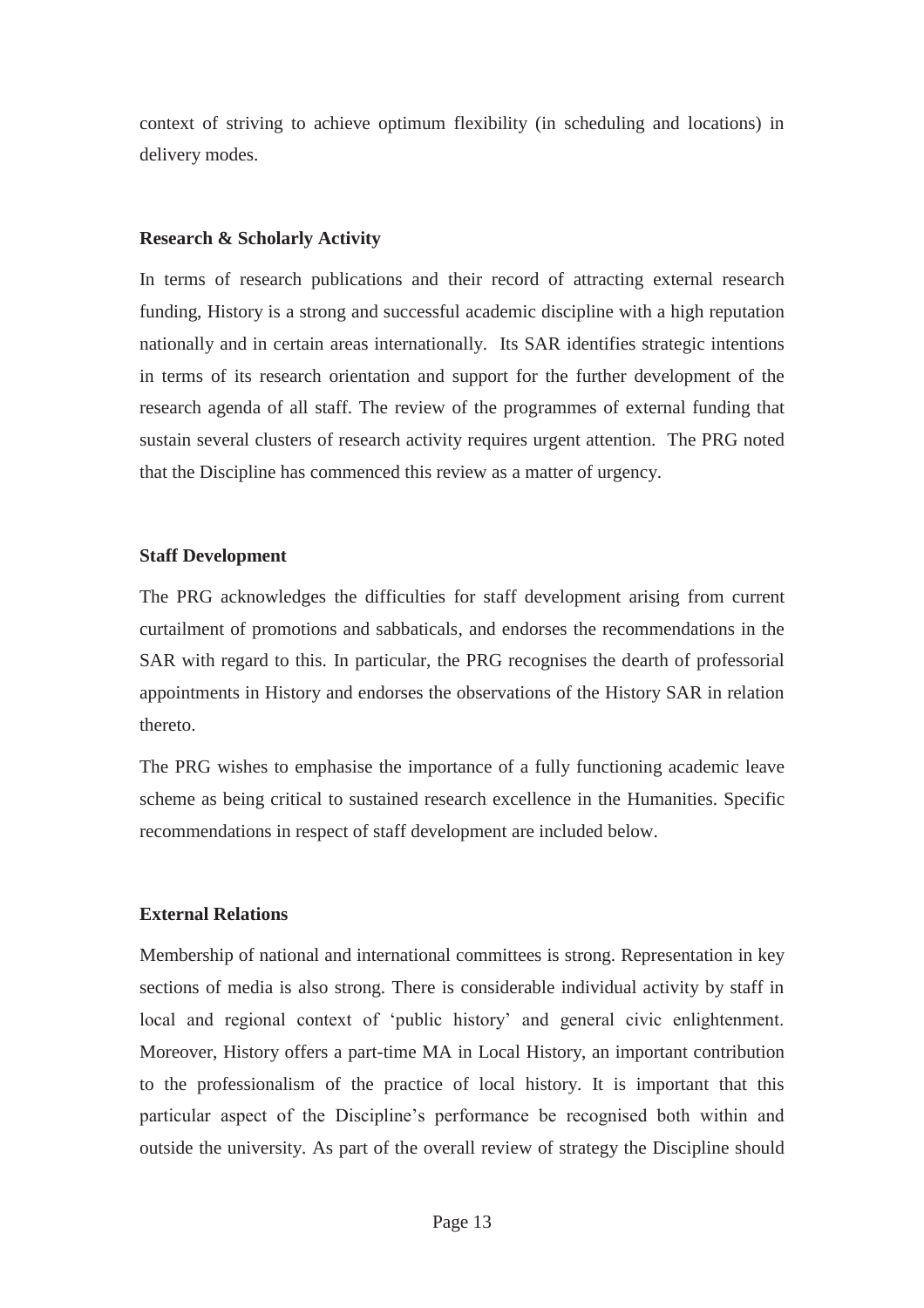consider whether a more collective and cohesive strategy or focus in this area of its activities might better achieve the desired impact and recognition.

#### **Support Services**

The PRG noted the constructive engagement of the Library staff with the Discipline, in respect of its teaching and its research mission. It is clear that there is a close and responsive relationship between the History staff and key personnel in the Library. The PRG noted the commitment to providing information literacy to students. The importance of continuing funding of e-resources (notably IReL) that have enhanced the total capacity for teaching and research in the Humanities in recent years was emphasised by staff and is endorsed by PRG.

# **Departmental/School Co-ordinating Committee & Methodology employed in the preparation of the Self-Assessment Report**

In preparing for the SAR the great majority of the History staff participated in the day-long session for the SWOT analysis. Interviews with individual staff confirmed that there had been widespread consultation and engagement with the SAR process.

## **History of Art**

## **Preface**

The PRG would like to emphasise that it is not the intention to directly compare the Discipline of History of Art with the Discipline of History, since in all significant respects the two disciplines are different in character, history, details, programmes, etc.

## **Details**

The PRG noted that History of Art is a compact discipline of recent establishment within UCC and with considerable potential for development. It is the view of the PRG that, in order to capitalise on the potential in the Discipline, strong academic leadership is essential.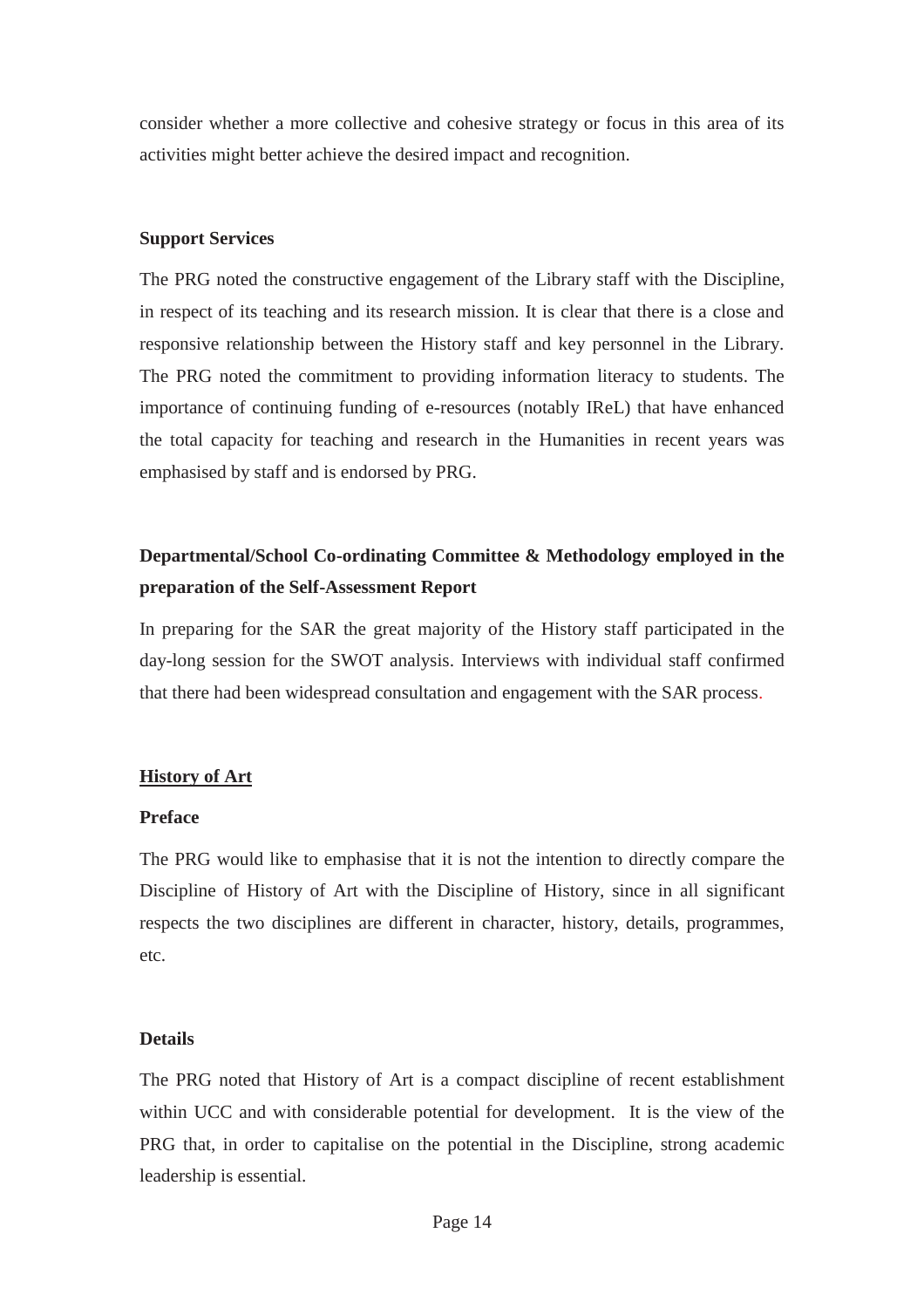The PRG considered that the Discipline makes an imaginative and diverse provision based on the restricted resources and from within the expertise available at present. The severely limited accommodation does not allow sufficient capacity for the nature of its activities and is not conducive to the emergence of a collegial culture embracing staff and students alike.

## **Discipline Organisation & Planning**

It was evident that academic staff is uniformly positive about the academic leadership within History of Art, but clearly have questions about the emerging organisational model within the School of History.

The PRG were of the view that, given its current size, an elaborate committee structure specific to History of Art would not seem justified or appropriate; however the PRG sees clear potential for enhanced efficiency and opportunities for staff development within a committee structure of a School.

## **Teaching & Learning**

The PRG was pleased to note that the Discipline is highly commended by undergraduate and postgraduate students both in terms of content and delivery of programmes, and the approachability and availability of staff. This represents considerable commitment of a small staff cohort. The enthusiasm is sustained many years after a graduate leaves UCC and represents considerable capital of good will for the Discipline and the University.

The present curriculum is very satisfactory, and consistent with what is on offer in high quality institutions.

PRG recognises the critical importance of field trips to History of Art and recommends that provision be maintained at reasonable cost, and that the timing of trips is such that it does not exclude those students with other teaching-term study commitments.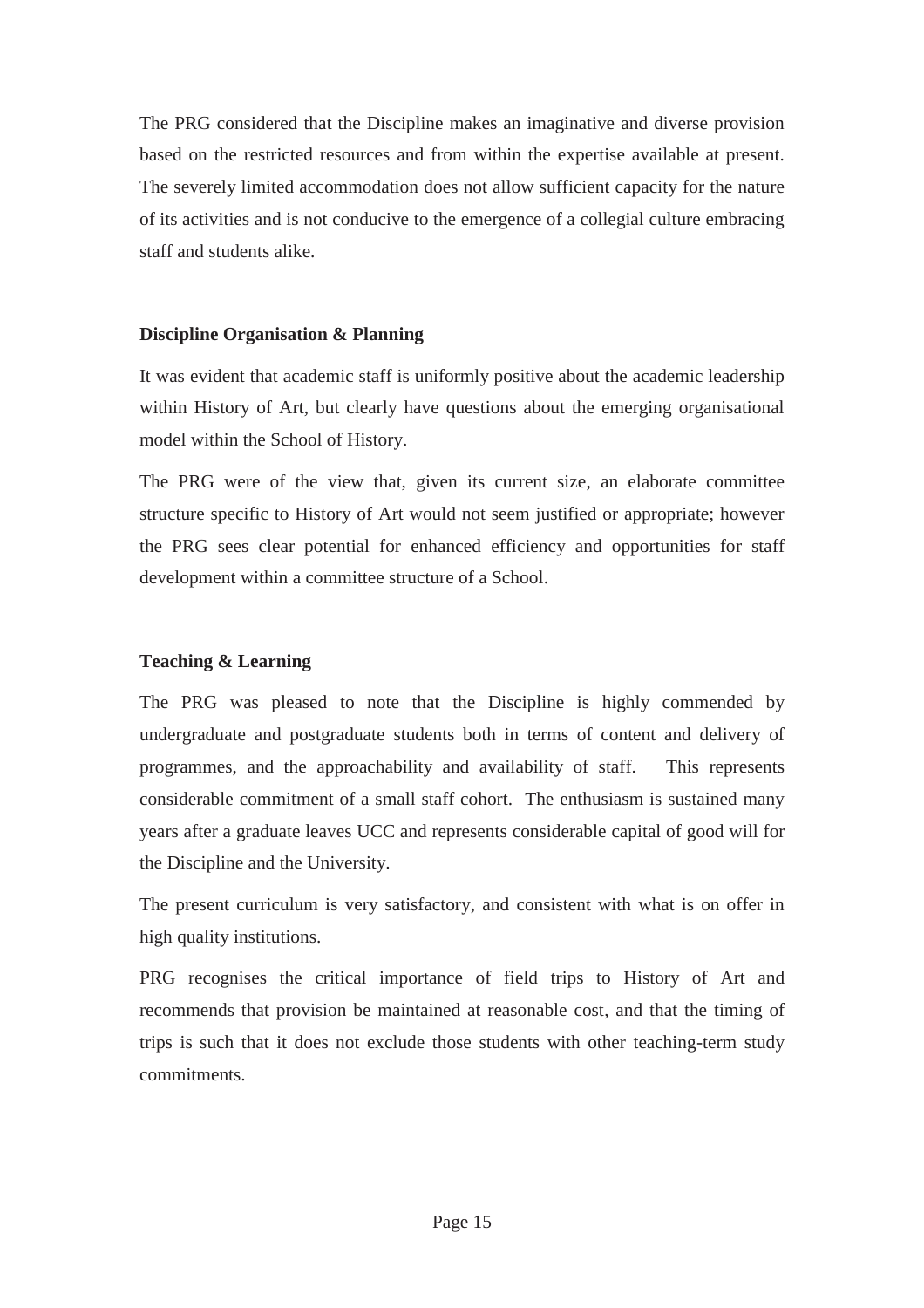## **Research & Scholarly Activity**

The PRG noted that what has been achieved so far represents a strong achievement in less than benign circumstances. The potential is there to achieve comparability in most key areas with successful institutions of comparable size internationally. With appropriate strategic direction the Discipline could reasonably be expected to attain a high international standard.

The PRG also noted that it is very important for History of Art and the Finance Office to ensure that all external research and scholarly funding is correctly coded into the UCC finance systems to that it can be adequately tracked and credited to the appropriate funds within the Discipline.

## **Staff Development**

PRG acknowledges the difficulties to staff development with current curtailment of promotions and sabbaticals, and will be endorsing the recommendations in the SAR with regard to this.

The PRG wishes to emphasise the importance of a fully functioning leave scheme that is critical to sustained research excellence in the humanities.

The PRG would emphasis the importance of developing leadership capacity in the Discipline by ensuring that mentoring and other appropriate support is available to the Head of Discipline in his/her role as a leader of an autonomous discipline

## **External Relations**

The PRG saw evidence of strong representation amongst some of the staff in appropriate international fora.

Good initial contacts have already been established with local institutions but should be developed further with a view to more systematic exploitation of opportunities for pedagogic and research collaborations.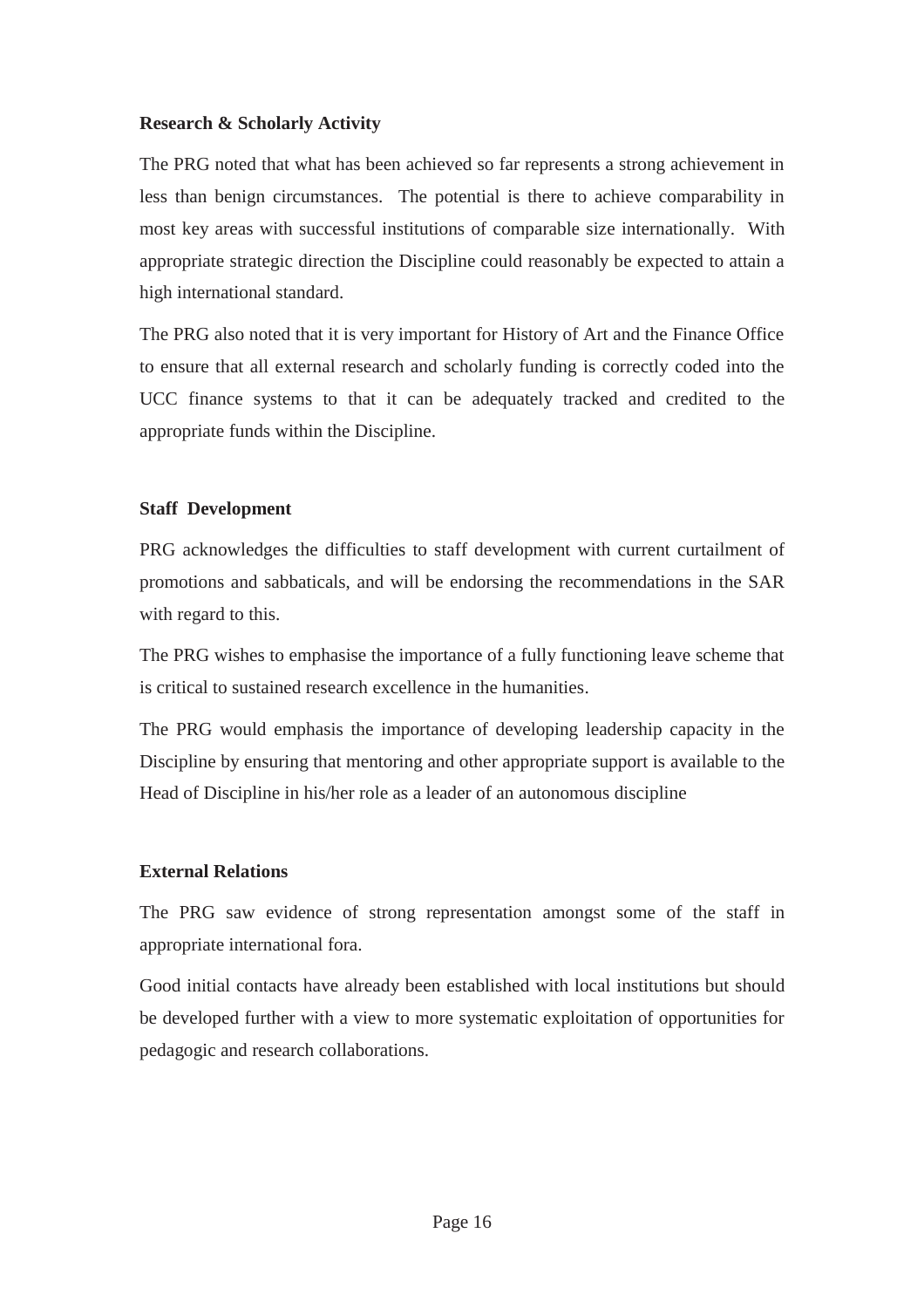#### **Support Services**

The PRG noted the constructive engagement of the Library staff with the Discipline, in respect of its teaching and its research mission. It is clear that there is a close and responsive relationship between the History of Art staff and key personnel in the Library. The PRG noted the commitment of providing information literacy to students. The importance of continuing funding of e-resources (notably IReL) that have enhanced the total capacity for teaching and research in the humanities in recent years was emphasised by staff and is endorsed by PRG. PRG recognises the critical importance of ARTstor access to History of Art and recommends that provision be maintained.

The discipline needs to work with the Space Allocation Committee to consider a way to have its administrative support housed within its own premises.

# **Departmental/School Co-ordinating Committee & Methodology employed in the preparation of the Self-Assessment Report**

In preparing for the SAR the great majority of the History of Art staff participated in the day-long session for the SWOT analysis. Interviews with individual staff confirmed that there had been consultation and engagement with the SAR process.

#### **Department of History Quality Review PRG Report 2005**

The PRG noted the implementation of most of the recommendations applied to the Department of History with the exceptions noted below. Action is currently ongoing on the remaining issues.

#### Abbreviations

| PRG: Peer Review Group                         | VP: Vice-President                                     |
|------------------------------------------------|--------------------------------------------------------|
| <i><b>OPC:</b> Quality Promotion Committee</i> | QIP: Quality Improvement Plan                          |
| AC: Academic Council                           | <b>SEDC:</b> Staff Enhancement & Development Committee |
| JYA: Junior Year Abroad                        | ACSSS: Arts, Celtic Studies & Social Studies           |
| <b>UMG:</b> University Management Group        | <i>P&amp;E: Promotion &amp; Establishment</i>          |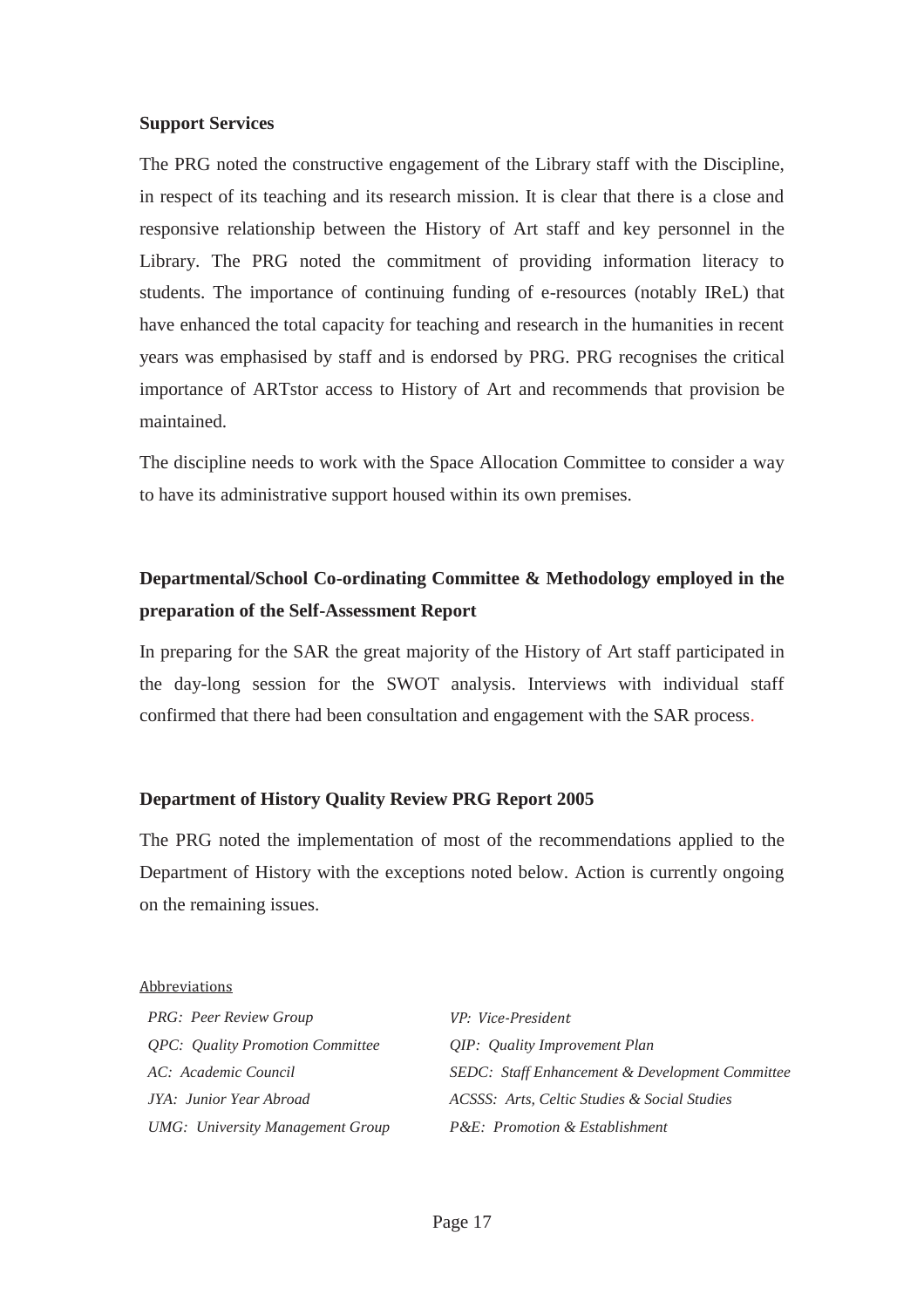| <b>Recommendation of PRG</b><br>in QR Report 2005                                                                                                                                                    | <b>Recommendation of the QPC</b>                                                                                                                                                                                                                                                                                                                                             | <b>Follow-up Report</b><br><b>February 2010</b>                                                                                                      |
|------------------------------------------------------------------------------------------------------------------------------------------------------------------------------------------------------|------------------------------------------------------------------------------------------------------------------------------------------------------------------------------------------------------------------------------------------------------------------------------------------------------------------------------------------------------------------------------|------------------------------------------------------------------------------------------------------------------------------------------------------|
| That the Department<br>forwards its plans for a<br>History department                                                                                                                                | Recommendation was noted by<br>QPC.                                                                                                                                                                                                                                                                                                                                          | Work is still ongoing on this<br>long-term project.                                                                                                  |
| building to the appropriate<br>College bodies for<br>consideration, while at the<br>time participating actively<br>in the development of a<br>strategic plan for the<br>housing of the Arts Faculty. | QPC noted that the question of a<br>building for the Department of<br>History is not on the agenda of the<br>Buildings Committee nor is it part<br>of the University Strategic Plan.<br>The QPC suggested that the<br>Department forward the plans and<br>their views on the matter and enter<br>into a discussion with the Director<br>of Buildings & Estates.              | The Arts Faculty (now College<br>ACSSS) has been appropriately<br>housed in the O'Rahilly<br>Building.                                               |
| That the following<br>recommendations be<br>implemented in relation to<br>the committee structures in<br>the Department:                                                                             |                                                                                                                                                                                                                                                                                                                                                                              | A new protocol for the<br>operation of the departmental<br>committee system to be drawn<br>up, with agreed terms of<br>reference for all committees. |
| (a) Introduction of a<br>regular, cyclical<br>rotation pattern for<br>committee<br>membership.                                                                                                       | QPC endorsed recommendation.<br>The QPC noted that the committees<br>referred to would be subcommittees<br>of the departmental committee and<br>with membership drawn from all<br>sectors of staff.                                                                                                                                                                          | Partially implemented and<br>ongoing.                                                                                                                |
| (b) Introduction of a<br>system of staff<br>election to serve on<br>committees.                                                                                                                      | QPC endorsed recommendation.<br>QPC noted that introduction of such<br>a system in no way conflicts with<br>the obligations of the Head of<br>Department. The recommendation<br>is trying to ensure a representative<br>system for membership of<br>committees. This recommendation<br>does not imply that all members of<br>the committee should be decided by<br>election. | Not implemented.<br>This has been overtaken by the<br>establishment of the School<br>Management Committee.                                           |
| (c) Establishment of a<br><b>Department Finance</b><br>Committee to support<br>the work of the Head<br>of Department to<br>ensure transparency in<br>financial planning and<br>allocation.           | QPC endorsed recommendation.                                                                                                                                                                                                                                                                                                                                                 | The committee was established<br>but has been superseded by<br>establishment of the School<br>Management Committee.                                  |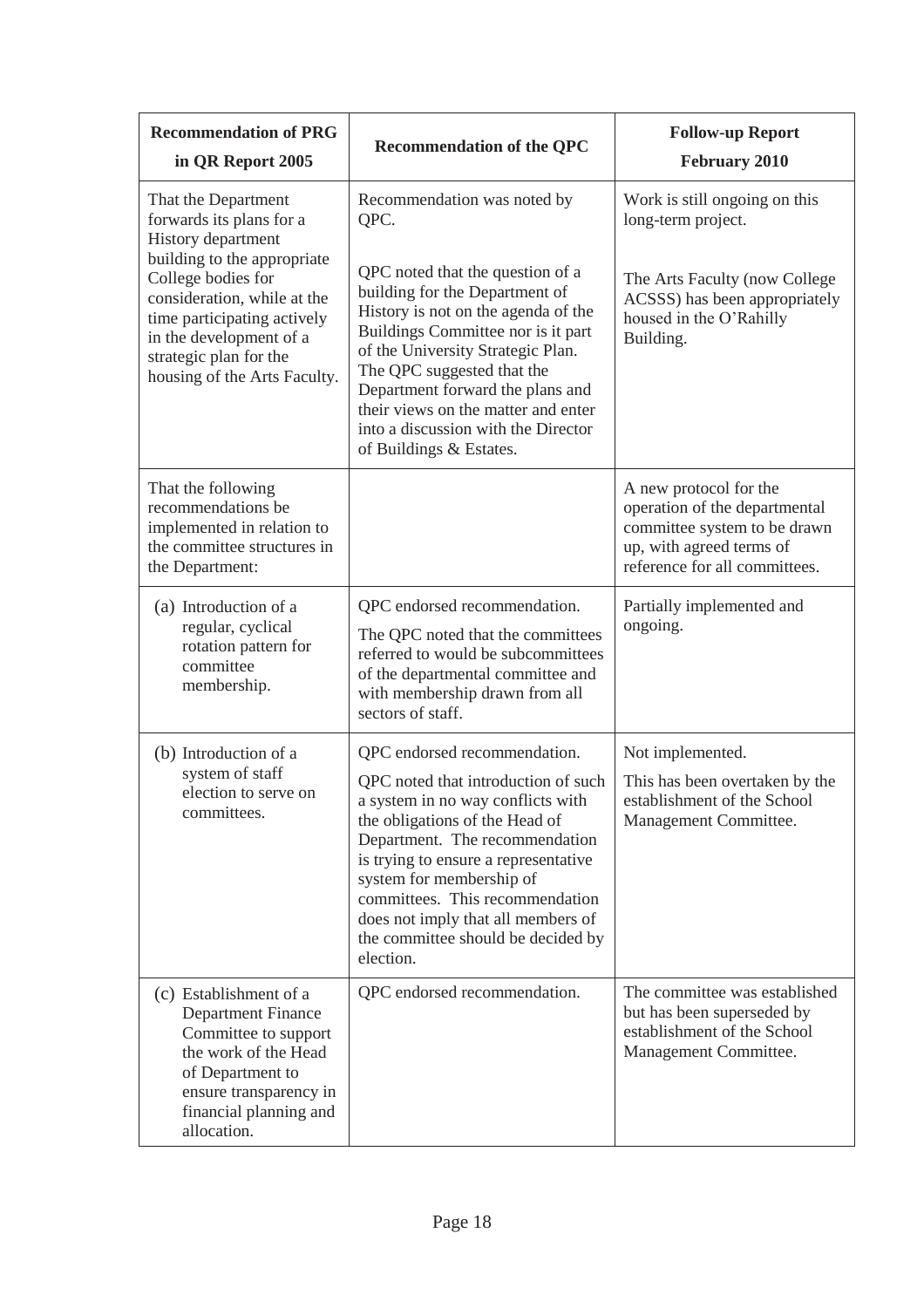| <b>Recommendation of PRG</b><br>in QR Report 2005                                                                                                                                                                                                          | <b>Recommendation of the QPC</b>                                                                                                                                                                                                                                                                                                                                                                                                                                                                                                                                                                                          | <b>Follow-up Report</b><br><b>February 2010</b>                                                                                                                                                                                                                                                                              |
|------------------------------------------------------------------------------------------------------------------------------------------------------------------------------------------------------------------------------------------------------------|---------------------------------------------------------------------------------------------------------------------------------------------------------------------------------------------------------------------------------------------------------------------------------------------------------------------------------------------------------------------------------------------------------------------------------------------------------------------------------------------------------------------------------------------------------------------------------------------------------------------------|------------------------------------------------------------------------------------------------------------------------------------------------------------------------------------------------------------------------------------------------------------------------------------------------------------------------------|
| (d) Establishment of a<br><b>Workloads Committee</b><br>to monitor and review<br>workloads in the<br>Department                                                                                                                                            | QPC endorsed recommendation.                                                                                                                                                                                                                                                                                                                                                                                                                                                                                                                                                                                              | Department found it impossible<br>to deliver on this at the time. It<br>is now newly established and<br>hopes to deliver within 2010/11.                                                                                                                                                                                     |
| That the resources issues<br>relating to postgraduate<br>support and facilities<br>should be given urgent<br>consideration at Faculty<br>and College level, as these<br>are vital to maintain UCC's<br>competitiveness in<br>attracting research students. | The QPC noted that the department<br>has a room for postgraduate<br>students and also has some<br>computers (see response of<br>department to recommendation 6<br>below). In principle the QPC<br>supported this recommendation and<br>suggested that the Department<br>make a submission to the Space<br>Subcommittee of the Buildings<br>Committee, justifying the request<br>for additional space and facilities.<br>The QPC also suggested that the<br>Department should consider<br>carefully how best to use the space<br>currently allocated to the<br>department to the best advantage<br>for staff and students. | Ongoing.<br>The School has raised the issues<br>with the Space Committee<br>justifying request for additional<br>space and facilities. Specific<br>postgraduate needs are now<br>being more clearly articulated<br>by PG cohort and dialogue is<br>taking place with the head of<br>discipline to agree further<br>progress. |
| That Departmental and<br>Faculty representations be<br>made to the University that<br>Government of Ireland<br>fellowships should not be<br>construed as sabbatical<br>leave by the University<br>since full provision is made<br>for staff substitution.  | The QPC noted the lack of clarity<br>in relation to the Government of<br>Ireland Fellowships in the current<br>Sabbatical Leave document<br>approved by AC. The QPC<br>referred the issue to the SEDC for<br>consideration and a request to bring<br>forward a policy proposal on the<br>issue.                                                                                                                                                                                                                                                                                                                           | Implemented.                                                                                                                                                                                                                                                                                                                 |
| That the Department<br>institute a more effective<br>and more inclusive seminar<br>programme designed<br>specifically for MPhil and<br>PhD students, addressing<br>large historical and<br>methodological issues.                                          | QPC strongly endorsed<br>recommendation.                                                                                                                                                                                                                                                                                                                                                                                                                                                                                                                                                                                  | Introduced and currently<br>undergoing further<br>development. See PRG<br>recommendations below.                                                                                                                                                                                                                             |
| That urgent consideration<br>of the resources necessary<br>to sustain a teaching and<br>research library capable of<br>maintaining the<br>distinguished levels of<br>teaching and research in<br>History is given at Faculty<br>and College level.         | QPC supported this<br>recommendation in principle. The<br>resources needed are the<br>responsibility of the Library to<br>source and allocate. The<br>Department should consider using<br>some of its research income to<br>supplement existing resources.                                                                                                                                                                                                                                                                                                                                                                | Implemented by UCC and the<br>other Irish Universities.<br>Access to e-journals and<br>specialist Library services has<br>ensured the availability of<br>excellent Library facilities in<br>UCC.                                                                                                                             |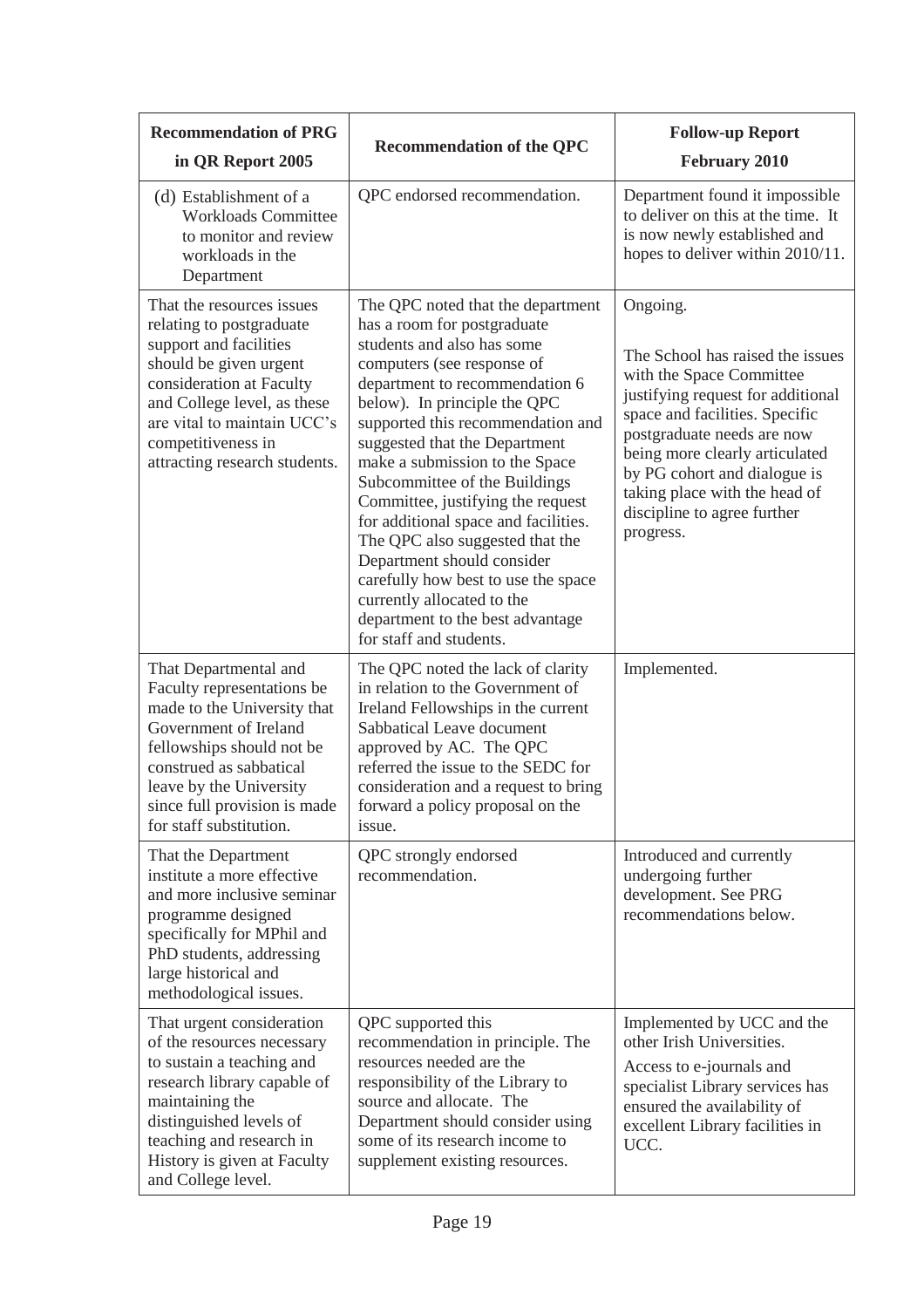| <b>Recommendation of PRG</b><br>in QR Report 2005                                                                                                                                                                                                       | <b>Recommendation of the QPC</b>                                                                                                                                                                                                                         | <b>Follow-up Report</b><br><b>February 2010</b>                                                                                                                                                                                                                      |
|---------------------------------------------------------------------------------------------------------------------------------------------------------------------------------------------------------------------------------------------------------|----------------------------------------------------------------------------------------------------------------------------------------------------------------------------------------------------------------------------------------------------------|----------------------------------------------------------------------------------------------------------------------------------------------------------------------------------------------------------------------------------------------------------------------|
| That the Professorship in<br>Medieval History which is<br>due to fall vacant in the<br>near future should be<br>advertised and filled at the<br>appropriate time without<br>significant pause.                                                          | In principle the QPC supports this<br>recommendation. However it is a<br>matter for the Head of the College<br>of ACSSS. The filling of all senior<br>posts will need to be argued for at<br>UMG level.                                                  | UCC did advertise the post.<br>The process was initiated but<br>not completed for reasons<br>outside the control of the<br>Discipline.                                                                                                                               |
| That the existing staff in the<br>Department be augmented<br>by an additional position in<br><b>Continental European</b><br>History of the modern and<br>contemporary periods.                                                                          | In principle the QPC supports this<br>recommendation                                                                                                                                                                                                     | Implemented                                                                                                                                                                                                                                                          |
| That the Department<br>address the significant<br>disparities in teaching<br>workloads among the<br>academic staff.                                                                                                                                     | QPC endorsed recommendation.<br>QPC recommended that a<br>transparent system of workload<br>allocation be put in place.                                                                                                                                  | Addressed; not yet resolved.<br>Issue is under continuous<br>review - see PRG<br>recommendations below.                                                                                                                                                              |
| That there needs to be an<br>early review of the<br>Promotion & Establishment<br>scheme, particularly with<br>regard to the rigid<br>application of some<br>requirements for promotion<br>to Senior Lecturer.                                           | A review of the P&E Scheme is<br>already underway. It is anticipated<br>that the review group will report in<br>the autumn.                                                                                                                              | Implemented and ongoing.<br>A review of the P&E scheme<br>has taken place and the scheme<br>has been amended.<br>Applications are now being<br>processed through the new<br>scheme and the scheme will be<br>reviewed again once this<br>process has been completed. |
| That the Department seek<br>an early review of the<br>current scheme for granting<br>of sabbatical leave in order<br>to restore some degree of<br>predictability to research<br>and leave planning.                                                     | The Department is referred to the<br>scheme (published on the UCC web<br>site under Human Resources at<br>$\frac{http://www.ucc.ie/panelp/}{$ . The<br>QPC confirmed that a staff member<br>may apply as early as he/she wishes<br>for sabbatical leave. | Review has been completed by<br>UCC. A revised scheme has<br>been drafted and is under<br>consideration by University<br>bodies. Current restrictions<br>continue to present difficulties<br>for staff.                                                              |
| That the History<br>Department explore<br>possibilities of closer<br>contact with the subject<br>specialists among the<br>library staff and invite them<br>from time to time to<br>participate in meetings of<br>the Departmental Library<br>Committee. | QPC strongly endorsed<br>recommendation.                                                                                                                                                                                                                 | Implemented and ongoing.                                                                                                                                                                                                                                             |
| That the Departmental<br>Library Committee give<br>consideration to the current                                                                                                                                                                         | QPC strongly endorsed<br>recommendation.                                                                                                                                                                                                                 | UCC has put in place access to<br>a very significant range of e-<br>journals and resources, with                                                                                                                                                                     |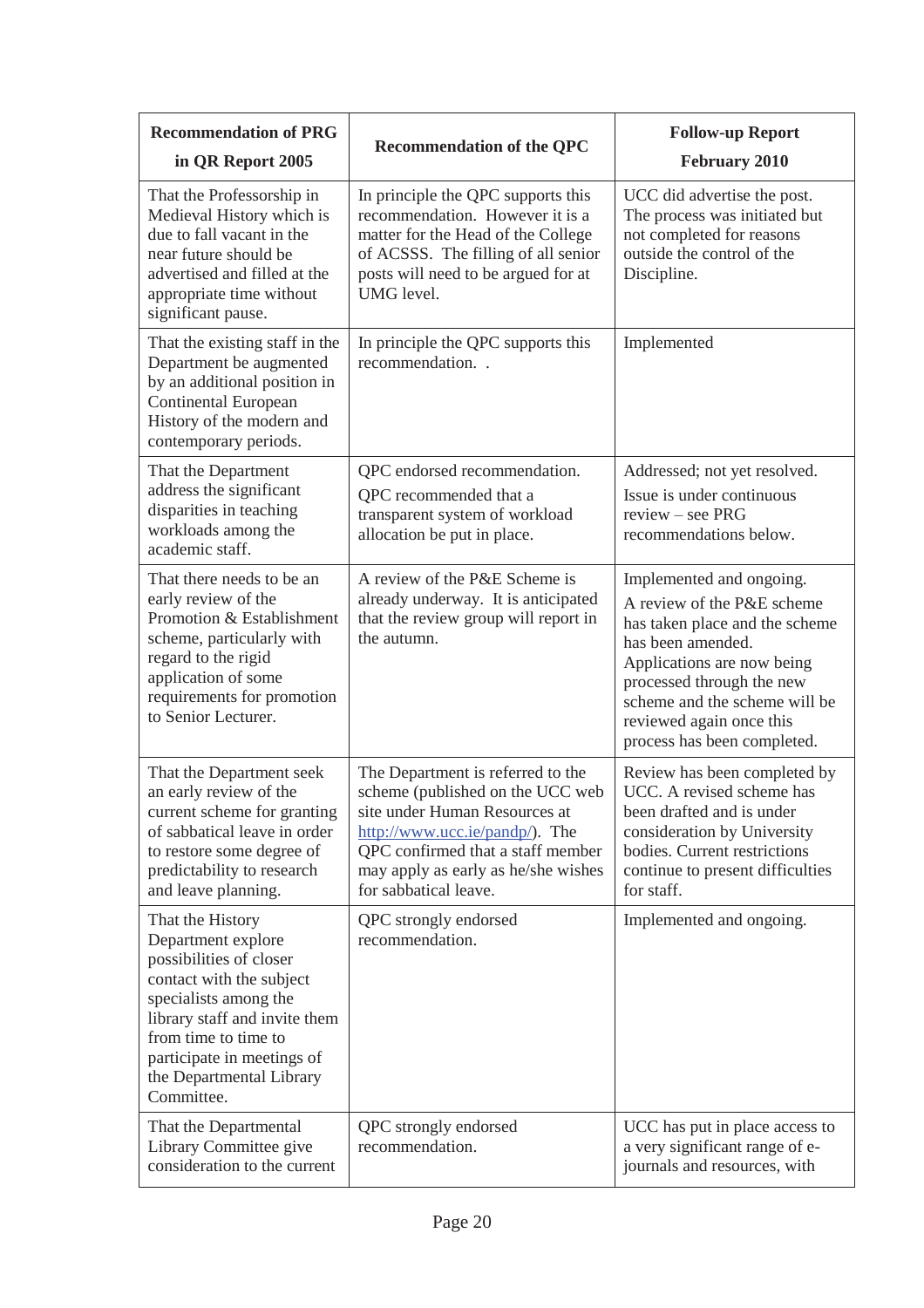| <b>Recommendation of PRG</b><br>in QR Report 2005                                                       | <b>Recommendation of the QPC</b> | <b>Follow-up Report</b><br><b>February 2010</b>     |
|---------------------------------------------------------------------------------------------------------|----------------------------------|-----------------------------------------------------|
| expenditure on Books and<br>Journals, which is at<br>present heavily weighted in<br>favour of Journals. |                                  | Disciplines having an<br>appropriate advisory role. |

# **History of Art Quality Review PRG Report 2005**

The comments of the PRG on the implementation of the recommendations arising from the Quality Review of the History of Art unit are given in the table below.

**Abbreviations** 

| <b>PRG: Peer Review Group</b>                  | VP: Vice-President                            |
|------------------------------------------------|-----------------------------------------------|
| <i><b>OPC:</b> Quality Promotion Committee</i> | QIP: Quality Improvement Plan                 |
| HR: Human Resources                            | ACSSS: Arts, Celtic Studies & Social Sciences |

*CIT: Cork Institute of Technology* 

| <b>Recommendation of PRG</b><br>in QR Report 2005                                                                                                                                                                                                                                                                                                                                                                               | <b>Recommendation of QPC</b>                                                                                                                                                                                                                                                                                                                                                     | <b>Follow-up Report</b><br><b>February 2010</b>                                 |
|---------------------------------------------------------------------------------------------------------------------------------------------------------------------------------------------------------------------------------------------------------------------------------------------------------------------------------------------------------------------------------------------------------------------------------|----------------------------------------------------------------------------------------------------------------------------------------------------------------------------------------------------------------------------------------------------------------------------------------------------------------------------------------------------------------------------------|---------------------------------------------------------------------------------|
| That from the end of the current<br>arrangement, a full-time head be<br>appointed in the Department of<br>History of Art and that the<br>necessary arrangements should<br>be put in place well of advance<br>of that date.                                                                                                                                                                                                      | QPC endorsed<br>recommendation.                                                                                                                                                                                                                                                                                                                                                  | Implemented.                                                                    |
| It is vital that the rich diversity of<br>approaches to the history of art<br>currently fostered among<br>departmental staff be maintained;<br>alternative traditions should be<br>actively integrated.                                                                                                                                                                                                                         | Recommendation endorsed.<br>QPC recognised the need to<br>keep the breadth of the<br>discipline in the programmes.                                                                                                                                                                                                                                                               | Ongoing                                                                         |
| That the possibility of attracting<br>donor funding to fully equip one<br>of the rooms in the Connolly<br>Building for the needs of, inter<br>alia, History of Art students be<br>investigated. This could lead to<br>the imaginative development of a<br>compact hub or Centre for Image<br>Studies, which would also<br>encompass nearby locations such<br>as the UCC Granary Theatre and<br>the Kino Cinema. In the interim, | Endorsed the finding of the<br>PRG and the principle behind<br>the recommendation. The QPC<br>noted there are possibilities for<br>a number of different options in<br>implementing this<br>recommendation and suggested<br>that these should be considered<br>in discussions between<br>Professor Elkins, Dr. G. Young<br>(Dept. of English) and the<br>Director of Buildings & | This was instigated but is no<br>longer applicable in current<br>circumstances. |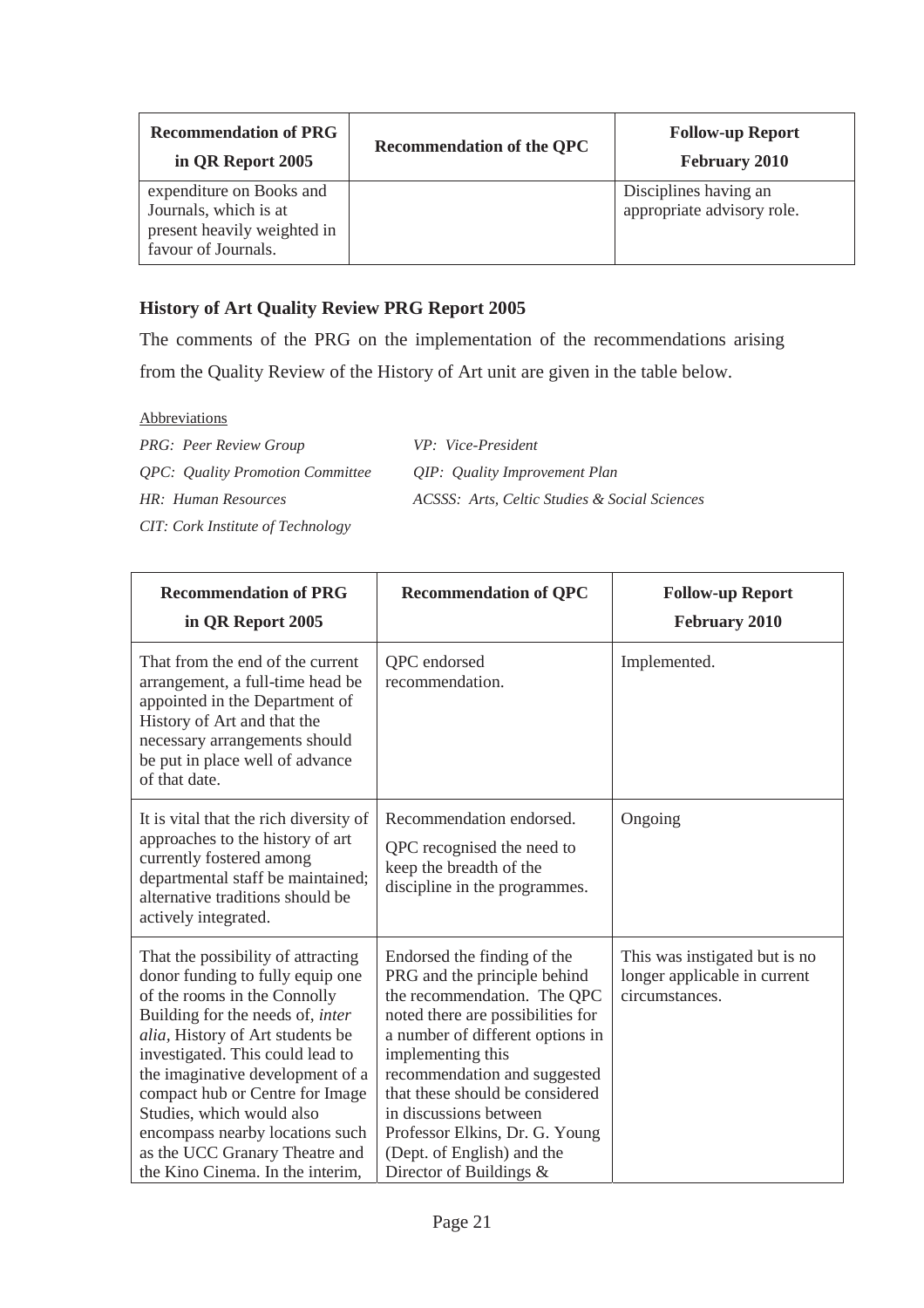| <b>Recommendation of PRG</b>                                                                                                                                                                                                                                                                        | <b>Recommendation of QPC</b>                                                                                                                                                                                                                                                                                                                                         | <b>Follow-up Report</b>                                                                                                                            |
|-----------------------------------------------------------------------------------------------------------------------------------------------------------------------------------------------------------------------------------------------------------------------------------------------------|----------------------------------------------------------------------------------------------------------------------------------------------------------------------------------------------------------------------------------------------------------------------------------------------------------------------------------------------------------------------|----------------------------------------------------------------------------------------------------------------------------------------------------|
| in QR Report 2005                                                                                                                                                                                                                                                                                   |                                                                                                                                                                                                                                                                                                                                                                      | <b>February 2010</b>                                                                                                                               |
| links should be fostered with the<br>Kino Cinema in order to alleviate<br>current pressing needs for<br>suitable venues for showing of<br>films, etc.                                                                                                                                               | Estates.                                                                                                                                                                                                                                                                                                                                                             |                                                                                                                                                    |
| That the Department should<br>ensure better preparation for<br>seminars and reading groups, in<br>advance of internationally<br>acclaimed Art History scholars<br>visiting UCC, in order to<br>maximise the use of their time<br>while on campus for the benefit<br>of the whole college community. | QPC endorsed<br>recommendation.<br>The QPC recommended that<br>the Department of History<br>should consider allocation of<br>some of the Library budget to<br>enable seed funding of<br>resources for the discipline,<br>responsibility for which lies<br>with the Department of History<br>at the present.                                                          | Implemented                                                                                                                                        |
| That the Department should<br>ensure that scholarly activity is<br>more evenly spread throughout<br>the staff of the entire department.                                                                                                                                                             | QPC strongly endorsed<br>recommendation.<br>QPC suggested that History of<br>Art should consider the<br>possibility of collaborating with<br>relevant staff/units in other<br>institutions, for example, CIT,<br>so as to reduce the burden of<br>the teaching workload on staff<br>and should lead to an<br>encouragement to staff to work<br>on research projects. | Ongoing.                                                                                                                                           |
| That the Department should<br>ensure that all teaching staff<br>across the Department have<br>doctorates.                                                                                                                                                                                           | QPC endorsed<br>recommendation.<br>The QPC supported the<br>recommendation for all<br>permanent staff and felt that<br>part-time staff should be<br>encouraged and assisted to<br>work towards acquiring a PhD<br>qualification and engaging with<br>research.                                                                                                       | Implemented and ongoing.                                                                                                                           |
| That the Department should<br>ensure that, as far as possible,<br>teaching is delivered by full-time<br>staff.                                                                                                                                                                                      | QPC endorsed<br>recommendation.<br>The QPC suggested that<br>drawing practitioners from<br>other areas to support the<br>teaching on programmes would<br>enhance the programmes and                                                                                                                                                                                  | Implemented<br>However in the present<br>financial circumstances use of<br>qualified part-time staff is<br>necessary to deliver the<br>programmes. |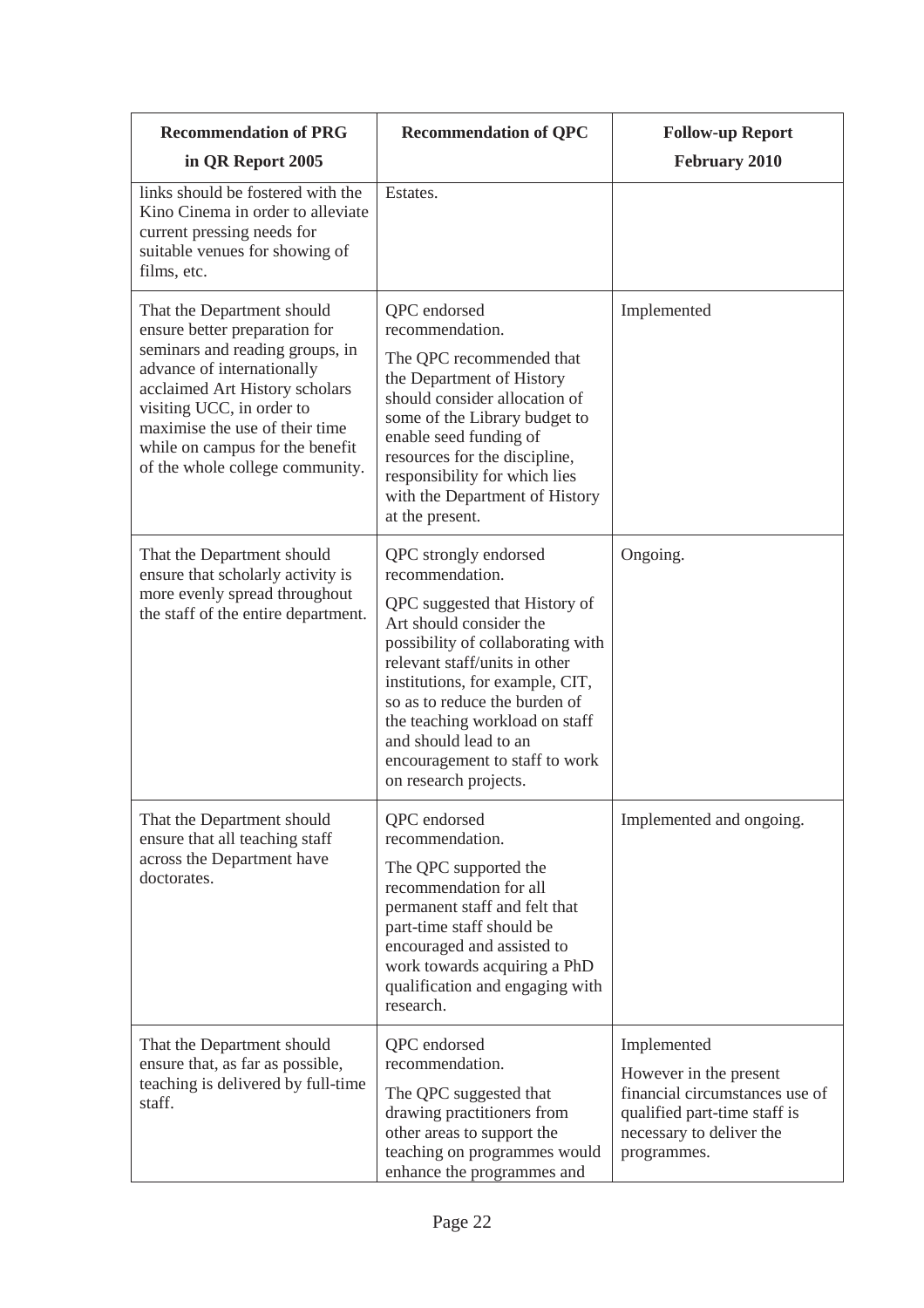| <b>Recommendation of PRG</b>                                                                                                                                                                    | <b>Recommendation of QPC</b>                                                                                                                                                                                                                                                   | <b>Follow-up Report</b>                                                                                                                      |
|-------------------------------------------------------------------------------------------------------------------------------------------------------------------------------------------------|--------------------------------------------------------------------------------------------------------------------------------------------------------------------------------------------------------------------------------------------------------------------------------|----------------------------------------------------------------------------------------------------------------------------------------------|
| in QR Report 2005                                                                                                                                                                               |                                                                                                                                                                                                                                                                                | <b>February 2010</b>                                                                                                                         |
|                                                                                                                                                                                                 | would ease the burden on the<br>small cohort of full-time staff.                                                                                                                                                                                                               |                                                                                                                                              |
| That the Department should plan<br>well in advance for sabbatical<br>leave and other types of staff<br>development.                                                                             | Recommendation endorsed.<br>The QPC recognised that the<br>staff of History of Art needs<br>sabbaticals to facilitate access<br>to materials in the discipline<br>not housed in UCC. However<br>the QPC would encourage all<br>staff to engage in scholarly<br>activity.       | Ongoing for all members of<br>staff                                                                                                          |
| That the Department should<br>continue to foster fruitful links<br>with local stakeholders such as<br>the Glucksman Gallery, the<br>Crawford College of Art and<br>Design and the CIT.          | QPC strongly endorsed<br>recommendation.                                                                                                                                                                                                                                       | Ongoing<br>Links with the Glucksman<br>Gallery are ongoing and Dr.<br>Kriebel is currently organising<br>an exhibition with René<br>Zechlin. |
| That the Department should<br>focus further in its work on other<br>comparable European<br>institutions/non-English<br>language speaking departments<br>elsewhere.                              | QPC endorsed<br>recommendation.                                                                                                                                                                                                                                                | Ongoing                                                                                                                                      |
| That the Department should<br>establish clearer links between<br>international movements in the<br>art world and the Irish response<br>to such international movements.                         | QPC endorsed<br>recommendation.                                                                                                                                                                                                                                                | Implemented                                                                                                                                  |
| That the Department should<br>ensure greater 'follow through'<br>from First Year to subsequent<br>years by introducing some<br>elements of the current Final<br>Year programme into First Year. | The QPC noted the difference<br>of opinion between the<br>reviewers and the staff of<br>History of Art. The QPC<br>considered that it would be<br>preferable to have a consensus<br>on this and recommended that<br>further consideration be given<br>to resolving this issue. | Implemented                                                                                                                                  |
| That the Department should<br>continue to foster collaborative<br>research projects with other<br>departments throughout the<br>University.                                                     | QPC endorsed<br>recommendation.<br>History of Art is referred to the<br>Acting Head of College of<br>ACSSS for elaboration of what<br>the situation will be regarding<br>support when the funding from                                                                         | Implemented and ongoing.<br>Many collaborative projects<br>were put in train and<br>implemented.                                             |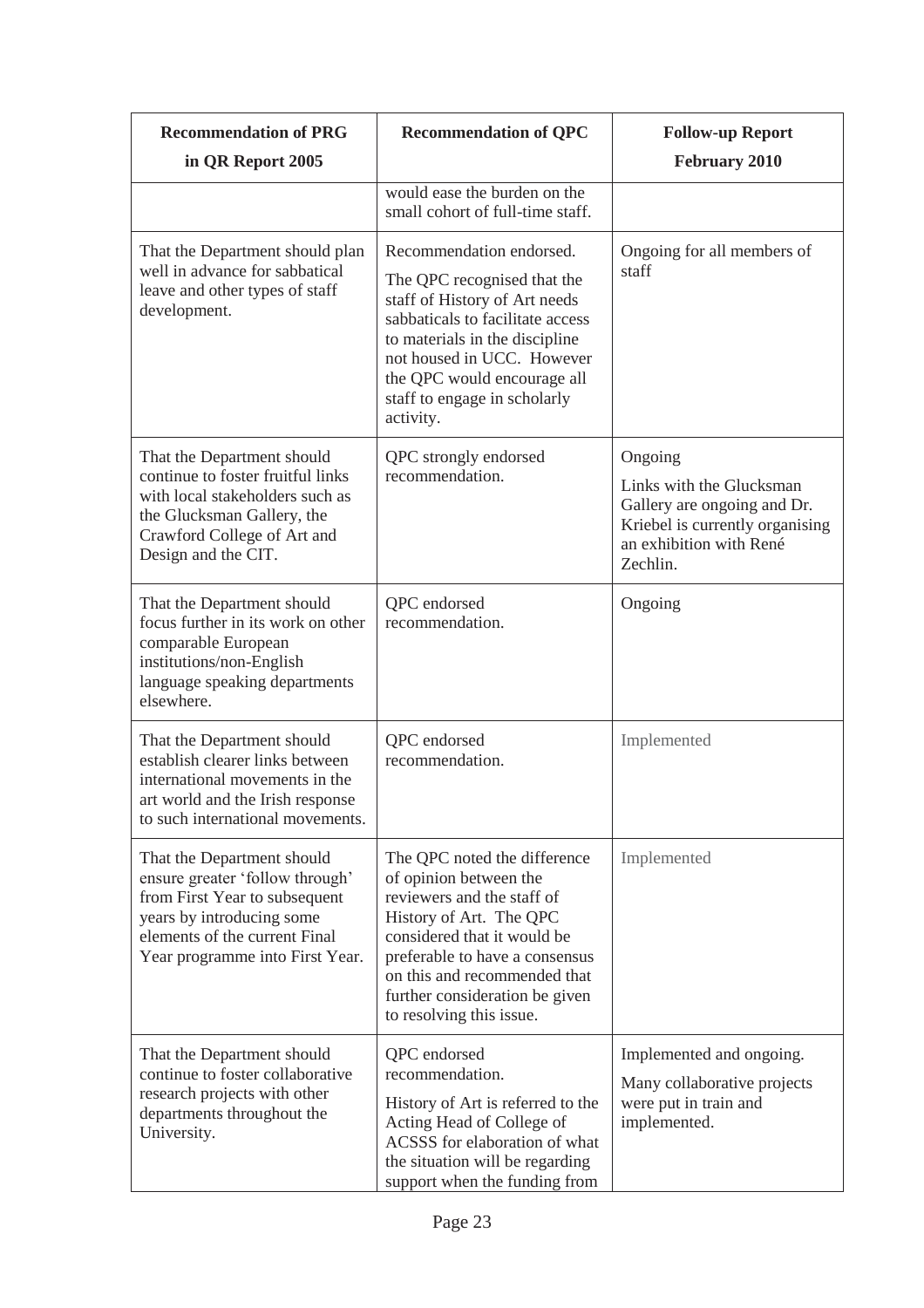| <b>Recommendation of PRG</b><br>in QR Report 2005                                                                                                                                                                                                                                                       | <b>Recommendation of QPC</b>                                                                                                                                                                                                                          | <b>Follow-up Report</b><br>February 2010                                                                                                                                                                                                                                                                                                                                                                                                                                                   |
|---------------------------------------------------------------------------------------------------------------------------------------------------------------------------------------------------------------------------------------------------------------------------------------------------------|-------------------------------------------------------------------------------------------------------------------------------------------------------------------------------------------------------------------------------------------------------|--------------------------------------------------------------------------------------------------------------------------------------------------------------------------------------------------------------------------------------------------------------------------------------------------------------------------------------------------------------------------------------------------------------------------------------------------------------------------------------------|
|                                                                                                                                                                                                                                                                                                         | The Atlantic Philanthropies<br>ceases.                                                                                                                                                                                                                |                                                                                                                                                                                                                                                                                                                                                                                                                                                                                            |
| That the Department should<br>explore the possibility of<br>introducing postgraduate<br>programmes in art theory and<br>also in the art of curatorial and<br>art management and<br>administration.                                                                                                      | QPC endorsed<br>recommendation.                                                                                                                                                                                                                       | Ongoing                                                                                                                                                                                                                                                                                                                                                                                                                                                                                    |
| Consideration should be given to<br>providing a full-time<br>administrative assistant for the<br>Department. In the meantime,<br>the current arrangement whereby<br>the Departmental executive<br>assistant has a photocopier in her<br>office should be discontinued for<br>health and safety reasons. | The QPC referred this<br>recommendation for<br>consideration to the Acting<br>Head of the College of ACSSS,<br>along with the issue of how<br>continuing support and<br>resources to support the<br>activities of History of Art will<br>be provided. | History of Art does have<br>administrative support<br>provided by a Senior<br>Executive Assistant in the<br>School of History. The<br>support is provided to History<br>of Art but is only a part of the<br>duties of the Senior Executive<br>Assistant. The PRG<br>recommended that the office<br>be re-organised to suit the<br>needs of all users and that the<br>provider of administrative<br>support be housed in History<br>of Art premises as soon as<br>possible, if appropriate. |

#### **RECOMMENDATIONS FOR IMPROVEMENT**

#### **Recommendations for improvement made by the School**

The PRG noted that there were no recommendations for improvement presented by the School. The two Disciplines independently presented their own recommendations. Accordingly the comments below reflect the recommendations made by each Discipline.

## **Discipline of History**

#### **Recommendations for improvement made by the Discipline**

The PRG endorsed the following recommendations made by the Discipline of History in the SAR with some additions where deemed appropriate.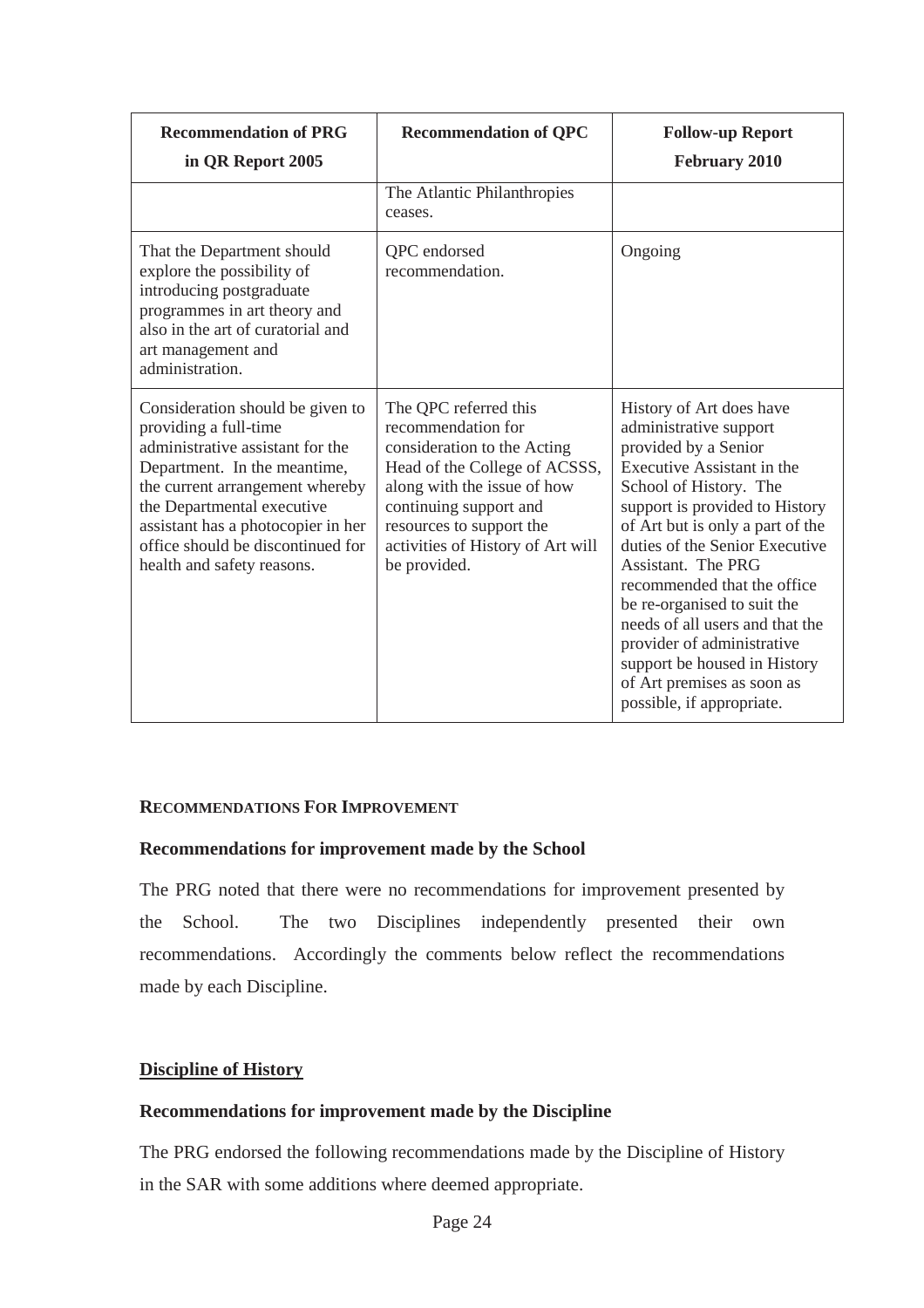- 1. To implement the proposals of the School Research Committee to re-focus History's research profile and performance, in the light of the findings of the RQR report.
- 2. To implement the structured PhD process initiated and overseen by the School Graduate Studies Committee, and to monitor its impact, particularly with regard to the generic skills element.
- 3. To consider the introduction a distance-learning MA programme in History with a view to curriculum innovation and the generation of significant fee income. This programme would be subject to University development funding and should be examined in the light of available resources and current market conditions, the School's Priorities and general cost-benefit issues (including opportunity cost).
- 4. To proceed with the appointment of a Chair in Irish History to replace Professor Keogh.
- 5. To assist staff to achieve promotion to Professor and Senior Lecturer and to consider *inter alia* academic workloads and other factors that might affect this.
- 6. To establish a Working Group on equal opportunities practice and to feed outputs into the University Equality Committee.
- *7.* To establish a Working Group on Workloads, chaired by the Head of School, to devise a suitable model, taking into account the research, teaching and supervision priorities of the School and developments at College and University levels.
- 8. To rotate officers and membership of committees in 2010-2011.
- 9. To continue the work of the Learning and Teaching Committee in developing quality research-led undergraduate teaching.
- 10. To plan, prepare and deliver tutor training programme for 2010/2011.
- 11. To increase opportunities for postgraduates to publish and to give due consideration to how this objective might best be achieved.
- 12. To establish a working group to review the future of the Irish National Institute for Historical Research, in the context of a wider strategic review of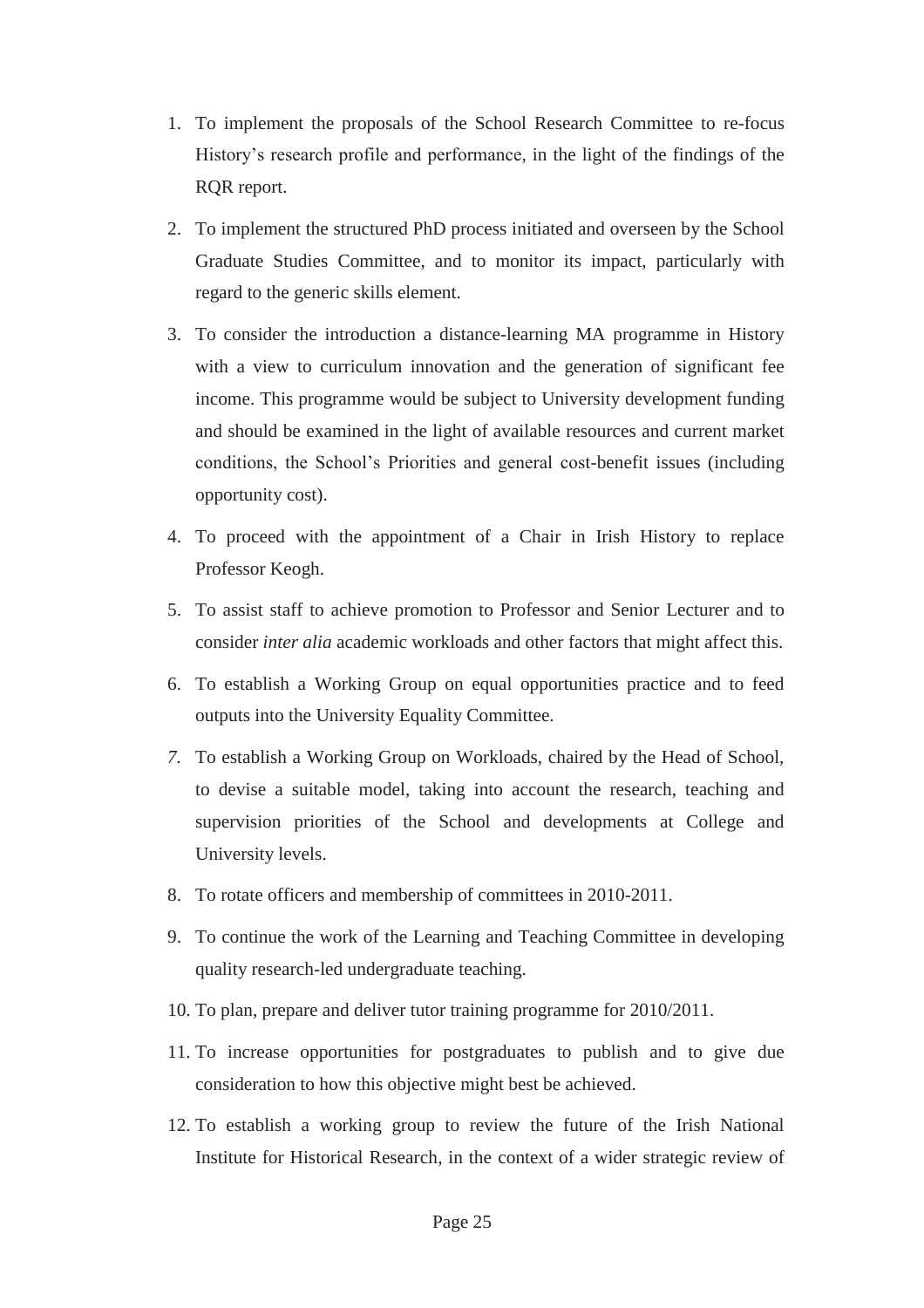the Discipline's configuration of research projects and priorities and of the resource issues relating thereto.

- 13. To ensure refurbishment of staff offices.
- 14. To build capacity for strategic awareness and strategic action.
- 15. To continue building interdisciplinary links within UCC and intra-institutional links nationally and internationally.

**Recommendations for improvement made by the Peer Review Group in addition to those made by the Discipline of History.** 

## The PRG recommends that:

## *The Discipline*

- 1. Greater clarity and direction with respect to the availability of the tutorial system and its consistency throughout all years of the programmes be put in place for students.
- 2. The Discipline clarifies the system for allocation of places on quota bound modules in  $2<sup>nd</sup>$  and  $3<sup>rd</sup>$  year and that this system be communicated in a timely and transparent fashion to students.
- 3. Further consideration is given to the inclusion in the senior year of the undergraduate programme of a formal introduction to information literacy specifically related to archival systems.
- 4. The Discipline actively engages with the careers service to provide subjectspecific advice to students on careers and postgraduate opportunities.
- 5. Greater clarity and information flow on the postgraduate and research seminars be made available, to ensure that appropriate audiences are fully informed and that the full value of these seminars is widely shared.
- 6. The Discipline introduces a dedicated discipline-specific induction day to research postgraduates, to complement the University induction programme.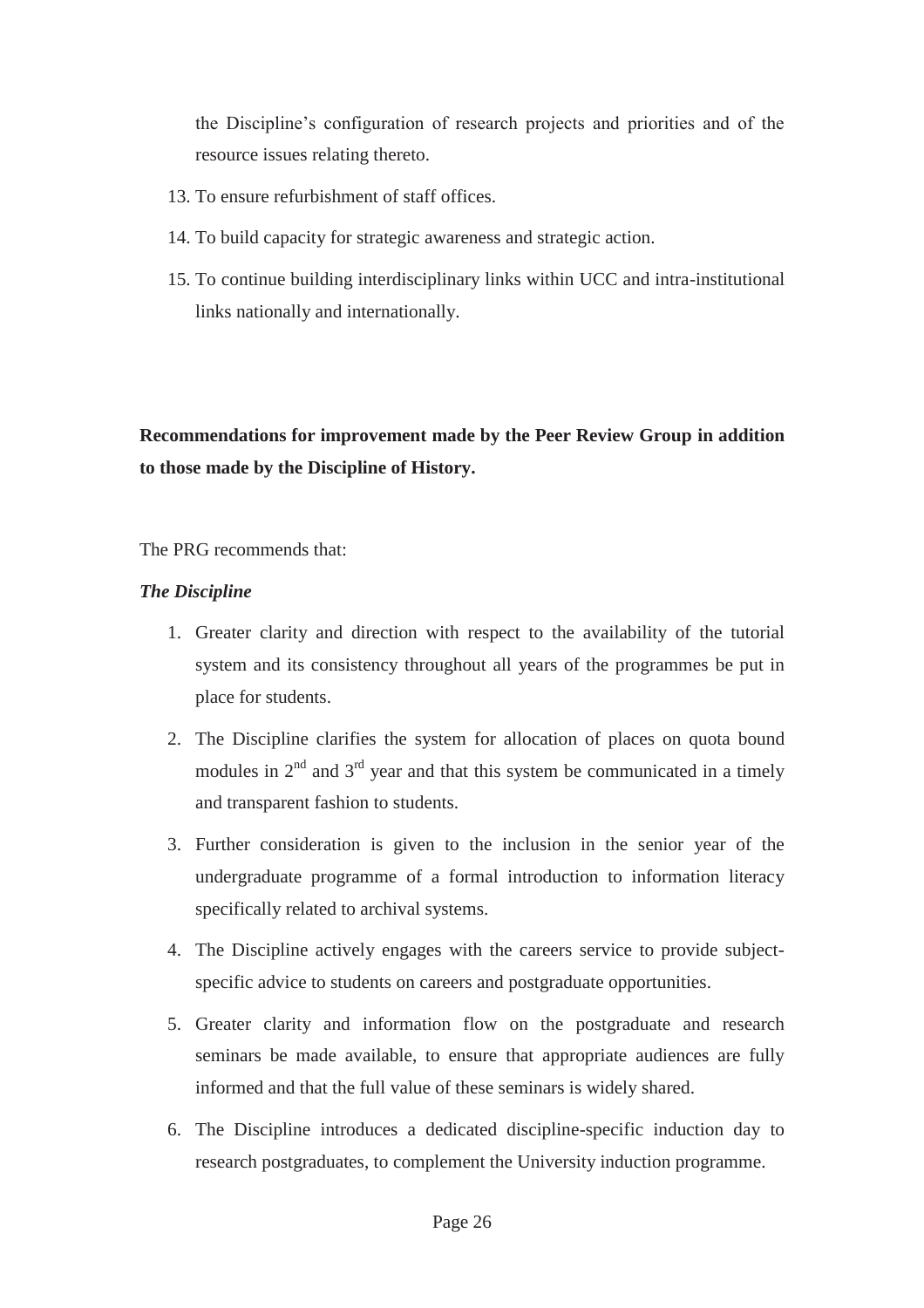- 7. The adoption of an annual report from each academic staff member on research progress as an appropriate measure for staff development.
- 8. The Discipline formulates in strategic terms its outreach activities so as to optimise the public profile of the Discipline locally, nationally and internationally for the benefit of the Discipline and for UCC.
- 9. In the context of the review of the INIHS that the Discipline reviews the viability of the full suite of research projects currently sustained by external funding.

## *The University*

- 10. The University gives urgent consideration to easing the restrictive terms under which sabbatical leave is currently being supported, and to restoring a sabbatical research leave scheme that takes account the full range of researchdirected objectives of staff.
- 11. The adoption of the recommendation in the SAR *re* the appointment of a chair in Irish History will still leave the professorial level in History in UCC substantially below the level merited by the Discipline's academic standing and scale. The University should address this anomalous situation as a matter of urgency.
- 12. In the context of overall support for research initiatives and developments in the School of History, and in the Humanities in general at UCC, further consideration needs to be given to the role of the Office for the VP for Research in assisting such initiatives and developments.

## **History of Art**

## **Recommendations for improvement made by the Discipline**

The PRG endorsed the following recommendation in the SAR:

1. That the space committee should consider re-housing the staff member providing administrative support to History of Art within the unit's designated building. The PRG noted that the present administrative support is not a full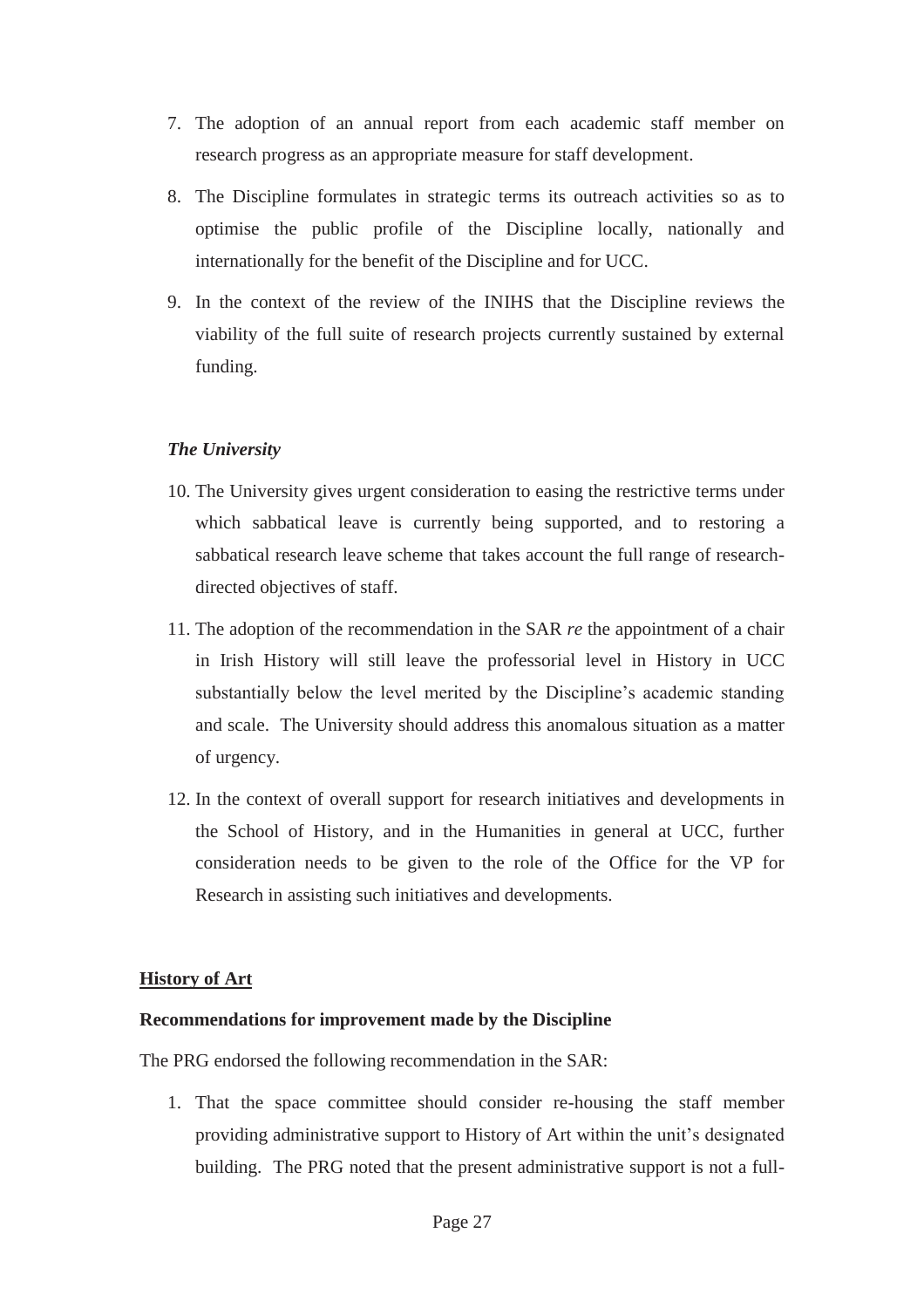time activity for the post holder who also provides support for History and who reports to the Head of School.

# **Recommendations for improvement made by the Peer Review Group in addition to those made by the Discipline of History of Art.**

The PRG recommends that:

#### *The University*

- 1. While the PRG is not in a position to recommend on the detailed structure of the new School of History given that discussions are continuing and that a discussion document (as we were informed) is under consideration by interested parties; in any new structure that may emerge the Discipline of History of Art, to achieve its potential and to contribute to best effect to the academic reputation of the University, must be accorded parity of esteem and be acknowledged as an autonomous disciplinary entity.
- 2. Mentoring and other appropriate support is provided to the Head of Discipline in his/her role as a leader of an autonomous discipline.
- 3. The University give urgent consideration to easing the restrictive terms under which sabbatical leave is currently being supported, and to restoring a sabbatical research leave scheme which takes account of the full range of research-directed objectives of academic staff.
- 4. The members of History of Art are supported in the development of a strategic plan which should include specific targets for research outputs, which resonate with the School, College and University strategic plans.
- 5. The Library or University, as appropriate, pursues the possibility of sections of books being provided as PDFs, online, under appropriate licensing arrangements (to meet the deficits in History of Art).
- 6. Provided that growth and further recommended development of History of Art takes place the PRG envisages that the restoration of a professorial appointment in History of Art will become at once logical and appropriate to its further development and distinction.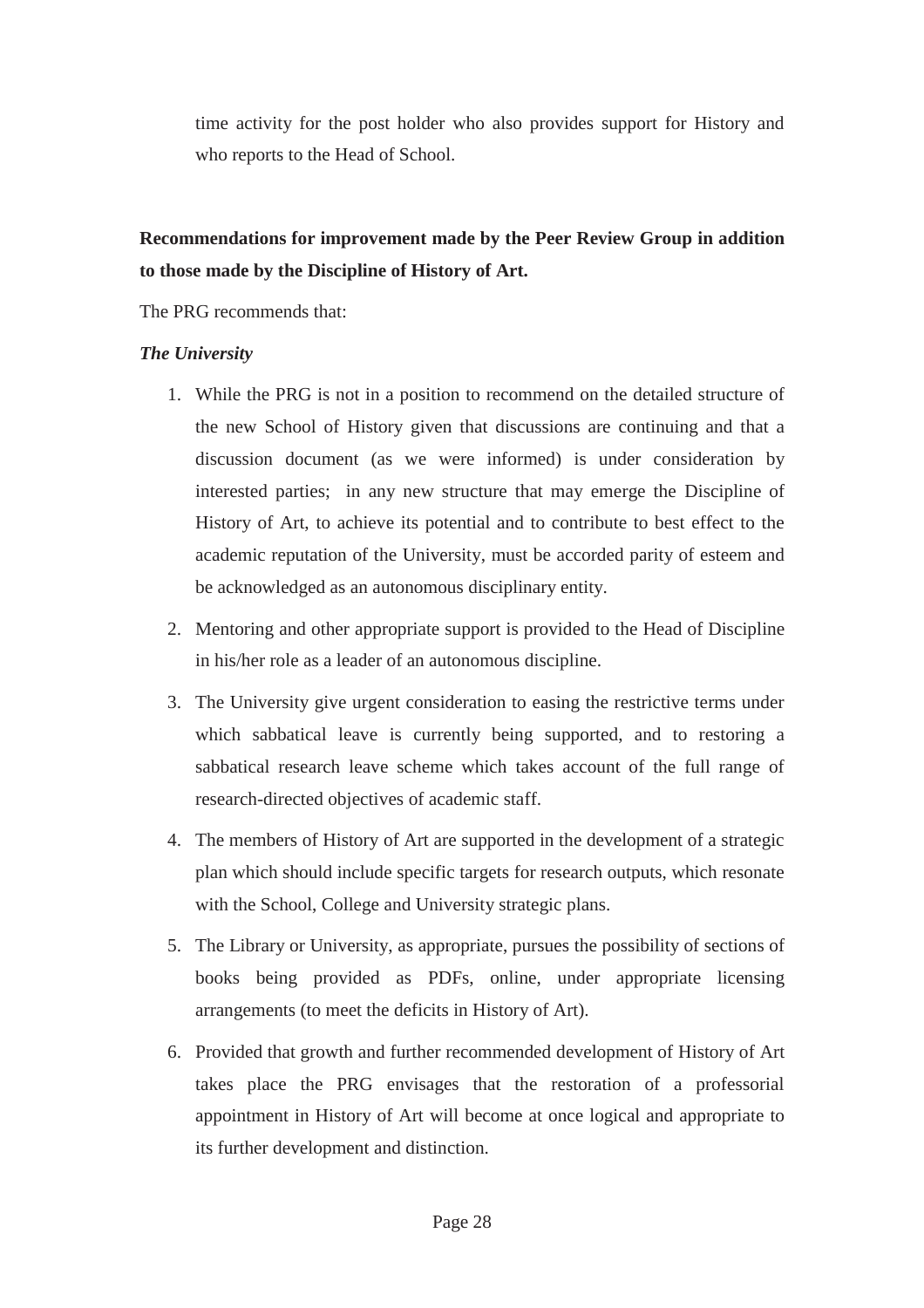## *The School*

7. The School addresses the disparity between the Discipline's current and anticipated future image provision requirements and the technical support presently provided.

## *The Discipline*

- 8. History of Art capitalises upon the opportunities potentially available for quality enhancement, staff development and increased efficiency available through participation in School committee structures.
- 9. History of Art explores the opportunities for masters as well as doctoral research-based qualifications so as to increase the throughput of and reduce completion times of postgraduate studies.
- 10. The use of the UCC-CIT Memorandum of Understanding is explored as a means for the History of Art to pursue the opportunities in the domains of reciprocal library arrangements, teaching and research collaborations, afforded by links with Crawford and other local institutions.
- 11. That provision of access by History of Art to ARTstor is maintained.
- 12. Provision of field trips are maintained at reasonable cost, and organised so that they do not exclude those students with other teaching-term study commitments.
- 13. The Discipline actively engages with the careers service to provide subject specific advice to students on careers and postgraduate opportunities.
- 14. That before the discipline engages in any initiative aimed at offering a summer school, which would further reduce the already restricted time available for research to academic members of staff and may not prove financially beneficial, that a detailed cost-benefit analysis should be undertaken.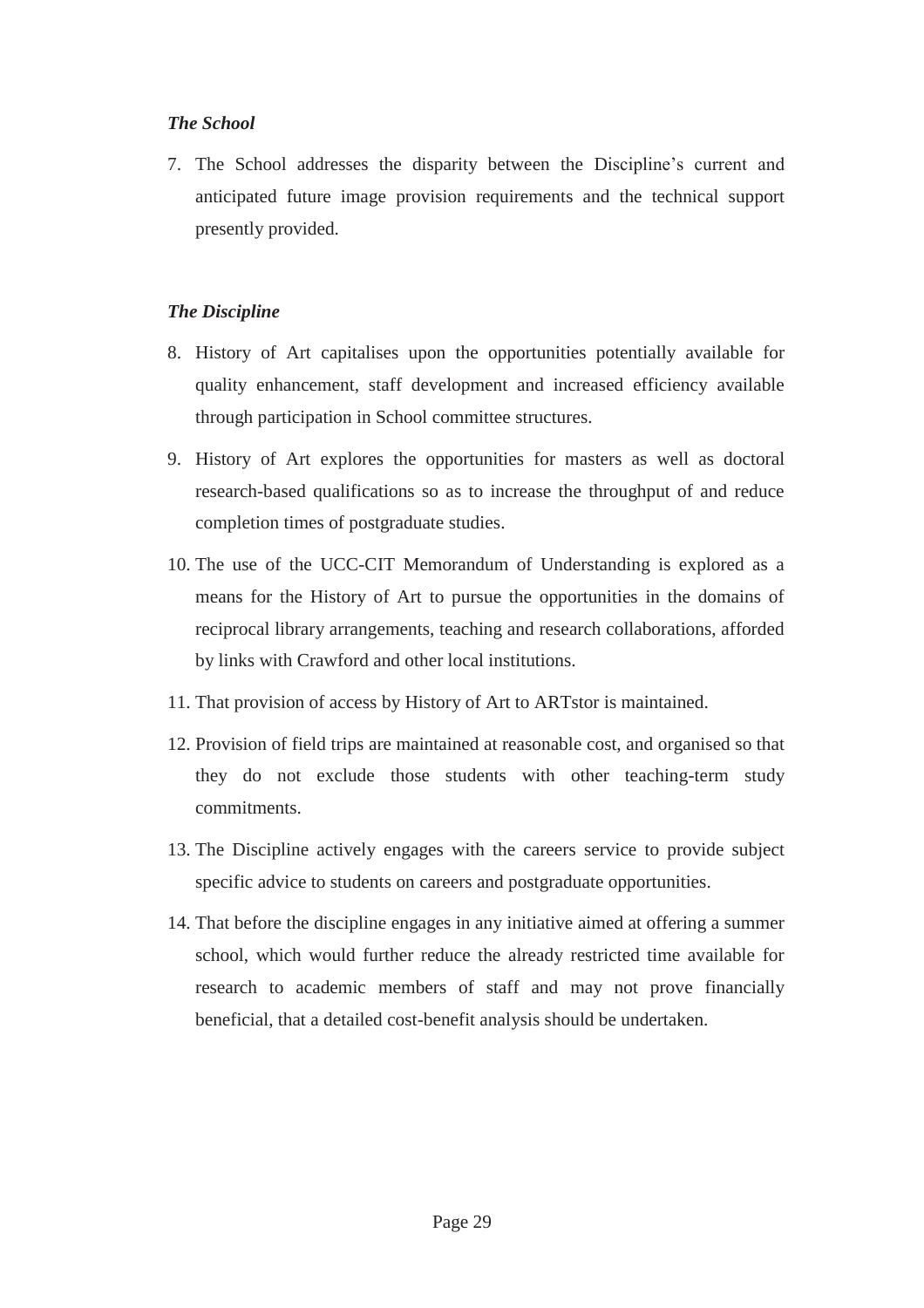# **APPENDIX A**

# **SCHOOL OF HISTORY**

# **PEER REVIEW GROUP SITE VISIT TIMETABLE**

#### **In Summary**

| Monday 22 February:    | The Peer Review Group (PRG) arrives at Jury's Hotel for a<br>briefing from the Director of the Quality Promotion Unit,<br>followed by an informal meeting with staff members from the<br>School of History.                                                             |
|------------------------|-------------------------------------------------------------------------------------------------------------------------------------------------------------------------------------------------------------------------------------------------------------------------|
| Tuesday 23 February:   | The PRG considers the Self-Assessment Report and meets with<br>departmental staff and student and stakeholder representatives. A<br>working private dinner will be held that evening for the PRG.                                                                       |
| Wednesday 24 February: | The PRG meets with relevant officers of UCC. An exit<br>presentation is given by the PRG to all members of the<br>department. A working private dinner is held that evening for the<br>PRG in order to finalise the report. This is the final evening of<br>the review. |
| Thursday 25 February:  | External PRG members depart.                                                                                                                                                                                                                                            |

| <b>Monday 22 February 2010</b>  |                                                                                                         |  |  |
|---------------------------------|---------------------------------------------------------------------------------------------------------|--|--|
| $16.00 - 18.00$                 | Meeting of members of the Peer Review Group                                                             |  |  |
|                                 | Briefing by Director of Quality Promotion Unit, Dr. Norma Ryan.                                         |  |  |
|                                 | Group agrees final work schedule and assignment of tasks for the following 2 days.                      |  |  |
|                                 | Views are exchanged and areas to be clarified or explored are identified.                               |  |  |
| $19.00 - 21.00$                 | Dinner for members of the Peer Review Group                                                             |  |  |
| $21.00 - 22.00$                 | Meeting with members of the Peer Review Group and Head of School and School<br>Co-ordinating Committee. |  |  |
|                                 | School of History staff:                                                                                |  |  |
|                                 | Dr Flavio Boggi, Head, History of Art                                                                   |  |  |
|                                 | Mr Gabriel Doherty, History                                                                             |  |  |
|                                 | Dr David Edwards, History                                                                               |  |  |
|                                 | Professor Dermot Keogh, History                                                                         |  |  |
|                                 | Mr Simon Knowles, History of Art                                                                        |  |  |
|                                 | Dr Miles Pattenden, History                                                                             |  |  |
|                                 | Professor Geoff Roberts (Head of School)                                                                |  |  |
|                                 | Dr Diarmuid Scully, History                                                                             |  |  |
| <b>Tuesday 23 February 2010</b> |                                                                                                         |  |  |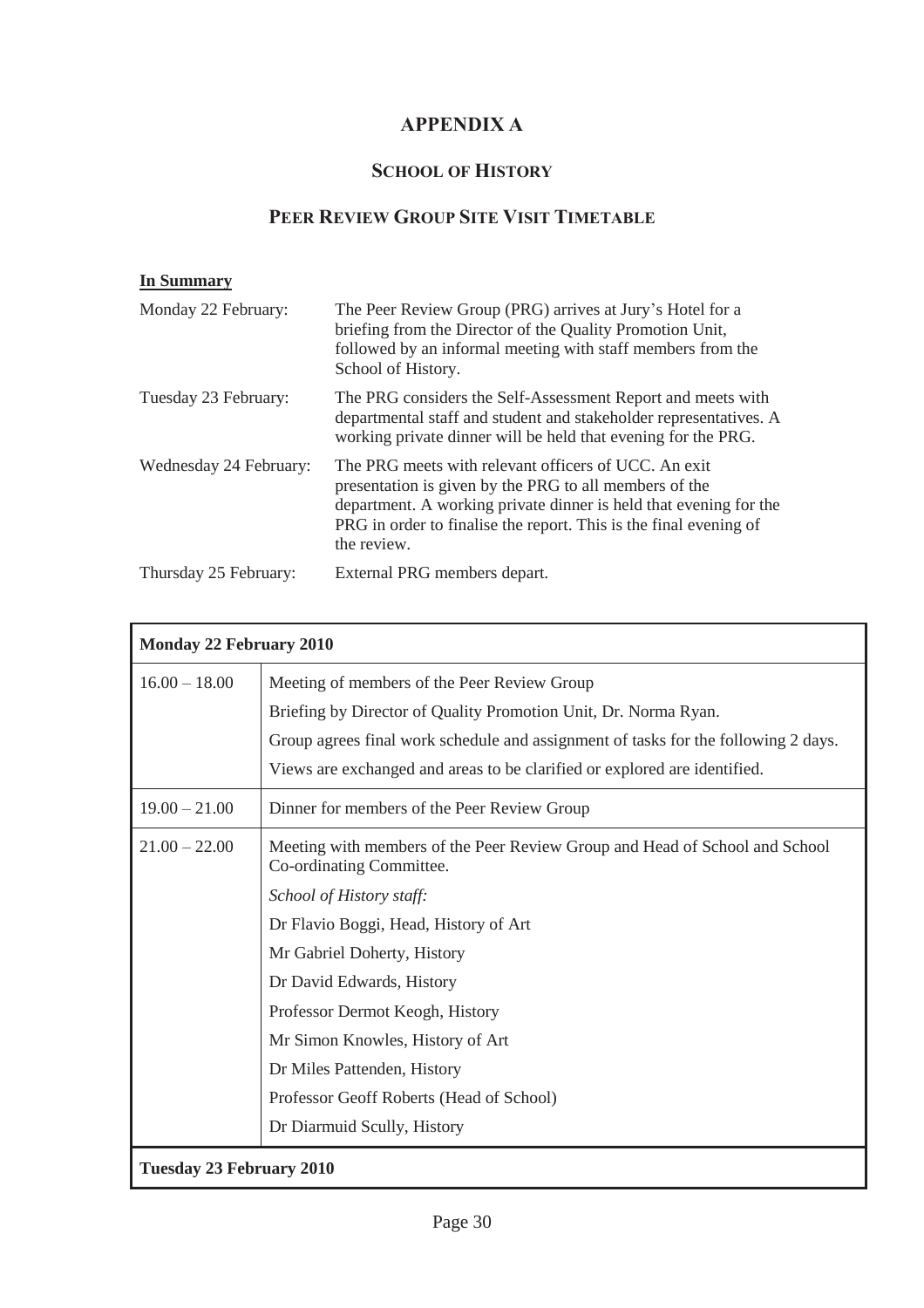| $08.00 - 08.15$ | Convening of Peer Review Group                                                                                               |                                                                   |  |
|-----------------|------------------------------------------------------------------------------------------------------------------------------|-------------------------------------------------------------------|--|
| $08.15 - 08.45$ | Dr. Flavio Boggi, Head, History of Art                                                                                       |                                                                   |  |
| $08.45 - 09.15$ | Professor Geoff Roberts, Head, School of History                                                                             |                                                                   |  |
| $09.15 - 09.45$ | Group meeting with all <b>History of Art</b> Staff                                                                           |                                                                   |  |
| $09.45 - 10.30$ | Group meeting with all History Staff                                                                                         |                                                                   |  |
| $11.00 - 13.00$ | Private meeting with individual staff<br>members (History)                                                                   | Private meeting with individual staff<br>members (History of Art) |  |
|                 | <b>Group A</b>                                                                                                               | <b>Group B</b>                                                    |  |
|                 | Dr. Anne Mills                                                                                                               | Professor John Groeger                                            |  |
|                 | Professor Gearóid Ó Tuathaigh                                                                                                | Professor Paul Smith                                              |  |
|                 | Professor Rob Savage                                                                                                         | 11.00: Dr Ed Krčma                                                |  |
|                 | 11.00: Professor Dermot Keogh                                                                                                | 11.15: Dr Sabine Kriebel                                          |  |
|                 | 11.15: Dr Clare O'Halloran                                                                                                   | 11.30: Mr James Cronin                                            |  |
|                 | 11.30: Dr Diarmuid Scully                                                                                                    | 11.45: Dr Jenifer Ní Ghrádaigh                                    |  |
|                 | 11.45: Dr Larry Geary                                                                                                        | 12.00: Professor Tom Dunne                                        |  |
|                 | 12.00: Dr David Ryan                                                                                                         | 12.15: Dr Jennifer O'Reilly                                       |  |
|                 | 12.15: Dr Malgorzata D'Aughton                                                                                               |                                                                   |  |
| $12.30 - 13.00$ | Professor Paul Giller, Registrar                                                                                             |                                                                   |  |
|                 | Working lunch                                                                                                                |                                                                   |  |
| $13.00 - 13.45$ | Professor Peter Kennedy, Vice-President for Research Policy & Support                                                        |                                                                   |  |
| $13.50 - 14.50$ | Visit to core facilities of School (Tyrconnell Building), escorted by Professor Geoff<br>Roberts (Head) and Dr Flavio Boggi. |                                                                   |  |
| $15.00 - 17.00$ | <b>Group A</b>                                                                                                               | <b>Group B</b>                                                    |  |
| $15.00 - 15.40$ | Dr. Anne Mills                                                                                                               | Professor John Groeger                                            |  |
|                 | Professor Rob Savage                                                                                                         | Professor Paul Smith                                              |  |
|                 | Professor Gearóid Ó Tuathaigh                                                                                                | Representatives of $1st$ and $2nd$ year                           |  |
|                 | Representatives of $1st$ and $2nd$ year                                                                                      | students - History of Art                                         |  |
|                 | students - History                                                                                                           | Gavin Farmer, $2nd$ year                                          |  |
|                 | Jennie Brosnan, $2nd$ year, History                                                                                          | Aoife Hegarty, 2 <sup>nd</sup> year                               |  |
|                 | Jesse Harrington, $1st$ year, History                                                                                        | Annika Henning. 1 <sup>st</sup> year                              |  |
|                 | David Lynch, 1 <sup>st</sup> year, History                                                                                   | Jennifer Higgins, $1st$ year                                      |  |
|                 | Brian Phelan, $2nd$ year, History                                                                                            |                                                                   |  |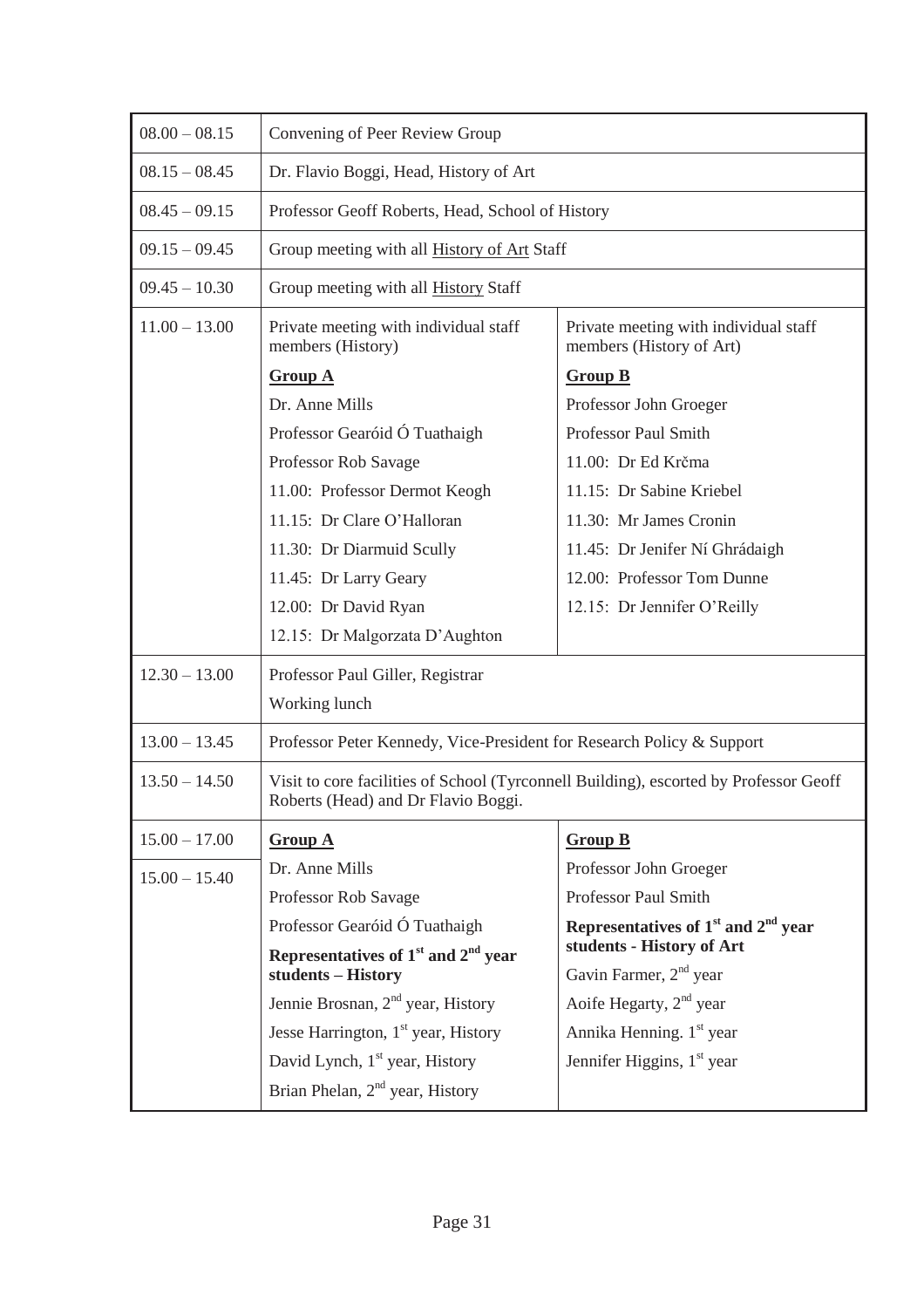| $15.40 - 16.20$                   | Representatives of final year students<br>- History                                                                                                                                                                 | Representatives of final year students -<br><b>History of Art</b>      |  |  |
|-----------------------------------|---------------------------------------------------------------------------------------------------------------------------------------------------------------------------------------------------------------------|------------------------------------------------------------------------|--|--|
|                                   | Shaun Ahern, History                                                                                                                                                                                                | <b>Christopher Falconer</b>                                            |  |  |
|                                   | Aisling Bolger, Politics                                                                                                                                                                                            | <b>Yvonne Gubbins</b>                                                  |  |  |
|                                   | James Cussen, History                                                                                                                                                                                               | Fiona Lonergan                                                         |  |  |
|                                   | Vivian Lee, History                                                                                                                                                                                                 | <b>Charlotte Morrison</b>                                              |  |  |
|                                   | Michael Moran, European Studies                                                                                                                                                                                     | Paul Hannan                                                            |  |  |
| $16.20 - 17.00$                   | <b>Representatives of Graduate Students</b><br>- History                                                                                                                                                            | <b>Representatives of Graduate Students -</b><br><b>History of Art</b> |  |  |
|                                   | John Borgonovo, year 4, PhD (just                                                                                                                                                                                   | Elaine Hoysted, MPhil                                                  |  |  |
|                                   | submitted)                                                                                                                                                                                                          | Maura Kiely, MPhil                                                     |  |  |
|                                   | Sarah-Anne Buckley, year 4, PhD (just<br>submitted)                                                                                                                                                                 | John Paul McMahon, PhD                                                 |  |  |
|                                   | Emer Knightly, MA in Media in Irish                                                                                                                                                                                 | Máirin Ni Shé, MPhil                                                   |  |  |
|                                   | History                                                                                                                                                                                                             | Maeve Spence, HDip                                                     |  |  |
|                                   | Barbara O'Donoghue, year 2, PhD                                                                                                                                                                                     | Rachel Warriner, taught MA                                             |  |  |
|                                   | John O'Donovan, final year, MPhil                                                                                                                                                                                   |                                                                        |  |  |
|                                   | Maeve O'Riordan, year 1, PhD                                                                                                                                                                                        |                                                                        |  |  |
|                                   | Aine Sheehan, final year PhD, Early<br>Modern Irish History                                                                                                                                                         |                                                                        |  |  |
| $17.00 - 18.30$                   | <b>Representatives of external Stakeholders</b>                                                                                                                                                                     |                                                                        |  |  |
|                                   | Mr. Andrew Coleman, past graduate, (History)                                                                                                                                                                        |                                                                        |  |  |
|                                   | Cllr. Mick Finn, past graduate, ( <i>History</i> )                                                                                                                                                                  |                                                                        |  |  |
|                                   | Ms. Orla Flynn, Acting Head, Crawford College of Art & Design (History of Art)                                                                                                                                      |                                                                        |  |  |
|                                   | Mr Brian McGee, Cork City and County Archivist (History)                                                                                                                                                            |                                                                        |  |  |
|                                   | Professor Catherine O'Brien, Prize donor, (History)                                                                                                                                                                 |                                                                        |  |  |
|                                   | Ms. Laraine O'Connell, past graduate, (History of Art)<br>Mr. Stephen O'Leary, past graduate, ( <i>History</i> )<br>Dr Carmel Quinlan, past graduate, (History)<br>Ms Sophia Wright, past graduate (History of Art) |                                                                        |  |  |
|                                   |                                                                                                                                                                                                                     |                                                                        |  |  |
|                                   |                                                                                                                                                                                                                     |                                                                        |  |  |
|                                   |                                                                                                                                                                                                                     |                                                                        |  |  |
| 19.00                             | Meeting of Peer Review Group to identify remaining aspects to be clarified and to<br>finalise tasks for the following day, a followed by a working private dinner.                                                  |                                                                        |  |  |
| <b>Wednesday 24 February 2010</b> |                                                                                                                                                                                                                     |                                                                        |  |  |
| $08.30 - 08.40$                   | Convening of Peer Review Group                                                                                                                                                                                      |                                                                        |  |  |
| $08.40 - 09.00$                   | Mr. Con O'Brien, Vice-President for Student Experience                                                                                                                                                              |                                                                        |  |  |
| $09.00 - 09.20$                   | Professor Grace Neville, Vice-President for Teaching and Learning                                                                                                                                                   |                                                                        |  |  |